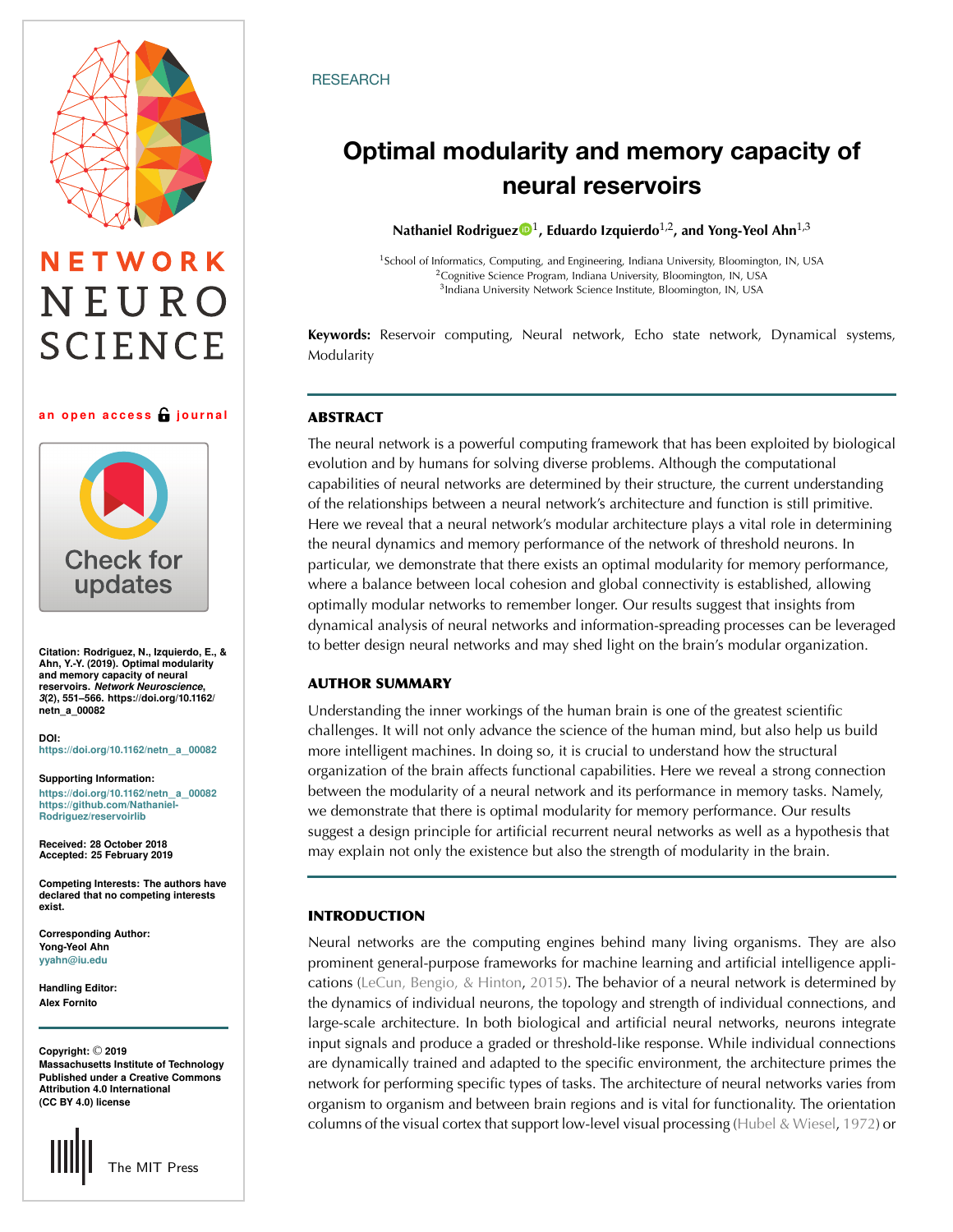the loop[ed structure of hippocampus that consolidates memory \(](#page-14-1)Otmakhova, Duzel, Deutch, & Lisman, [2013\)](#page-14-1) are two examples. In machine learning, feed-forward convolutional architectures [have achieved superhuman visual recognition capabilities](#page-14-0) [\(Ioffe & Szegedy](#page-13-1)[,](#page-14-0) [2015;](#page-13-1) LeCun et al., [2015\)](#page-14-0), while recurrent architectures exhibit impressive natural language processing and control capabilities [\(Schmidhuber,](#page-14-2) [2015](#page-14-2)).

Yet, identifying systematic design principles for neural architecture is still an outstanding question [\(Legenstein & Maass](#page-14-3), [2005;](#page-14-3) [Sussillo & Barak](#page-15-0), [2013\)](#page-15-0). Here, we investigate the role of modular architectures on memory capacity of neural networks, where we define modules (communities) as groups of nodes that have stronger internal versus external connectivity [\(Girvan & Newman](#page-13-2), [2002\)](#page-13-2).

We focus on modularity primarily because of the prevalence of modular architectures in the brain. Modularity can be observed across all scales in the brain and is considered a key organizing principle for functional division of brain regions [\(Bullmore & Sporns,](#page-13-3) [2009\)](#page-13-3) and brain dynamics [\(Kaiser & Hilgetag,](#page-14-4) [2010](#page-14-4); [Moretti & Muñoz](#page-14-5), [2013;](#page-14-5) [Müller-Linow, Hilgetag, & Hütt](#page-14-6), [2008](#page-14-6); [Villegas, Moretti, & Muñoz,](#page-15-1) [2015;](#page-15-1) [Wang, Hilgetag, & Zhou,](#page-15-2) [2011](#page-15-2)), and is also considered as a plausible mechanism for working memory through ensemble-based coding schemes [\(Boerlin & Denève,](#page-13-4) [2011](#page-13-4)[\), bistability](#page-13-6) [\(Constantinidis & Klingberg](#page-13-5)[,](#page-13-6) [2016;](#page-13-5) Cossart, Aronov, & Yuste, [2003](#page-13-6); [Klinshov, Teramae, Nekorkin, & Fukai,](#page-14-7) [2014\)](#page-14-7), gating [\(Gisiger & Boukadoum](#page-13-7), [2011](#page-13-7)), and through metastable states that retain information [\(Johnson, Marro, & Torres](#page-13-8), [2013\)](#page-13-8).

Here we study the role of modularity based on the theories of information diffusion, which can inform how structural properties affect spreading processes on a network (Mišić et al., [2015](#page-14-8)). Spreading processes can include diseases, social fads, memes, random walks, or the spiking events transmitted by biological neurons [\(Boccaletti, Latora, Moreno, Chavez, & Hwang](#page-13-9), [2006](#page-13-9); [Newman,](#page-14-9) [2003;](#page-14-9) [Pastor-Satorras, Castellano, Van Mieghem, & Vespignani](#page-14-10), [2015](#page-14-10)), and they are studied in the context of large-scale network properties like small-worldness, scale-freeness, core periphery structure, and community structure (modularity; [Boccaletti et al.](#page-13-9), [2006](#page-13-9); [Newman](#page-14-9), [2003;](#page-14-9) [Strogatz](#page-15-3), [2001](#page-15-3)).

Communities' main role in information spreading is restricting information flow (Chung, Baek, Kim, Ha, & Jeong, [2014](#page-13-10); [Onnela et al.](#page-14-11), [2007](#page-14-11)). However, recent work showed that com-Complex contagions: munities may play a more nuanced role in *complex contagions*, which require reinforcement from multiple local adoptions. It turns out that under certain conditions community structure can facilitate spread of complex contagions, mainly by enhancing initial local spreading. As a result, there is an optimal modularity at which both local and global spreading can occur [\(Nematzadeh, Ferrara, Flammini, & Ahn,](#page-14-12) [2014](#page-14-12)).

> In the context of neural dynamics, this result suggests that communities could offer a way to balance and arbitrate local and global communication and computation. We hypothesize that an ideal computing capacity emerges near the intersection between local cohesion and global connectivity, analogous to the optimal modularity for information diffusion.

Reservoir: We test whether this can be true in reservoir computers. Reservoir computers are biologically plausible models for brain computation [\(Enel, Procyk, Quilodran, & Dominey,](#page-13-11) [2016](#page-13-11); [Soriano, Brunner, Escalona-Moran, Mirasso, & Fischer](#page-15-4), [2015;](#page-15-4) [Yamazaki & Tanaka](#page-15-5), [2007](#page-15-5)) as well as a successful machine learning paradigm (Lukoševičius  $\&$  Jaeger, [2009](#page-14-13)). They have emerg[ed as an alternative to the traditional recurrent neural network \(RNN\) paradigm \(](#page-13-12)Jaeger & Hass, [2004](#page-13-12); [Maass, Natschlager, & Markram,](#page-14-14) [2002](#page-14-14)).

Contagion where spreading is enabled by reinforcement from other contagions, such as spiking neurons, as opposed to diseases or random walks.

A system that carries out (often nonlinear) computations on some input signal.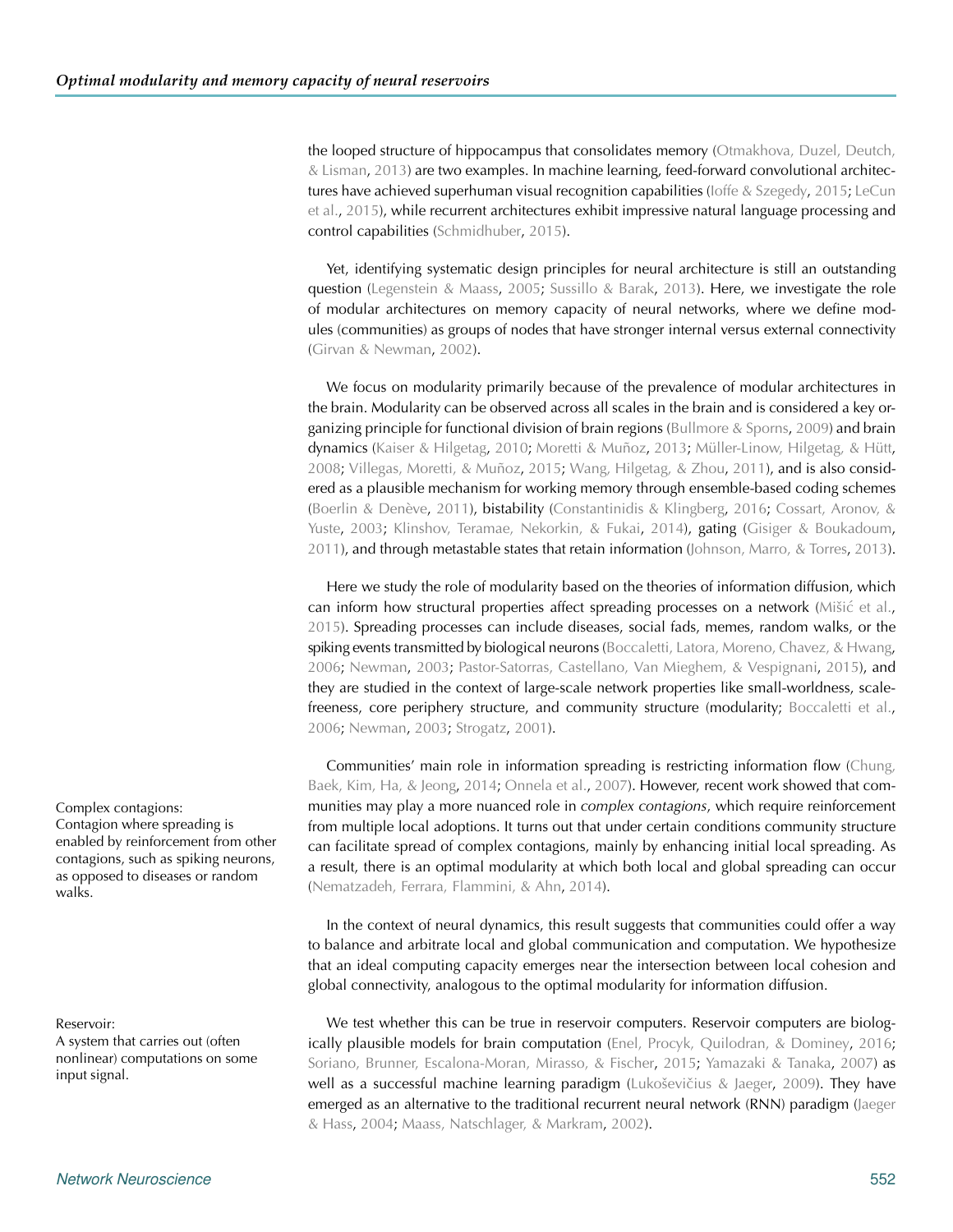Instead of training all the connection parameters as in RNNs, reservoir computers train only a small number of readout parameters. Reservoir computers use the implicit computational capacities of a neural reservoir—a network of model neurons. Compared with other frameworks that require training numerous parameters, this paradigm allows for larger networks and better parameter scaling. Reservoir computers have been successful in a range of tasks including time series prediction, natural language processing, and pattern generation, and have also been used as biologically plausible models for neural computation [\(Deng, Mao, & Chen,](#page-13-13) [2016](#page-13-13); [Enel et al.,](#page-13-11) [2016;](#page-13-11) [Holzmann & Hauser](#page-13-14)[,](#page-13-16) [2010;](#page-13-14) [Jaeger,](#page-13-15) [2012](#page-13-15); Jalalvand, De Neve, Van de Walle, & Martens, [2016](#page-13-16); [Rössert, Dean, & Porrill,](#page-14-15) [2015](#page-14-15); [Soriano et al.,](#page-15-4) [2015;](#page-15-4) Souahlia, Belatreche, Benyettou, & Curran, [2016](#page-15-6); [Triefenbach, Jalalvand, Schrauwen, & Martens](#page-15-7)[,](#page-15-5) [2010](#page-15-7); Yamazaki & Tanaka, [2007\)](#page-15-5).

Reservoir computers operate by taking an input signal(s) into a high-dimensional reservoir Echo state network: state space where signals are mixed. We use echo state networks (ESN)—a popular implementation of reservoir computing—where the reservoir is a collection of randomly connected neurons and the inputs are continuous or binary signals that are injected into a random subset of those neurons through randomly weighted connections. The reservoir's output is read via a layer of read-out neurons that receive connections from all neurons in the reservoir. They have no input back into the reservoir and they act as the system's output on tasks.

> The reservoir weights and input weights are generally drawn from a given probability distribution and remain unchanged, while the readout weights that connect the reservoir and readouts are trained (see [Figure 1A\)](#page-2-0). Readout neurons can be considered as "tuning knobs" into the desired set of nonlinear computations that are being performed within the reservoir. Therefore, the ability of a reservoir computer to learn a particular behavior depends on the richn[ess of the dynamical repertoire of the reservoir](#page-14-16) (Lukoševičius & Jaeger, [2009](#page-14-13); Pascanu & Jaeger, [2011\)](#page-14-16).

> Many attempts have been made to calibrate reservoirs for particular tasks. In echo state networks this usually entails the adjustment of the spectral radius (largest eigenvalue of the reservoir [weight matrix\), the input and reservoir weight scales, and reservoir size \(](#page-13-17)Farkas, Bosak, & Gergel, [2016;](#page-13-17) [Jaeger](#page-13-18), [2002;](#page-13-18) [Pascanu & Jaeger,](#page-14-16) [2011](#page-14-16); [Rodan & Tio](#page-14-17), [2011](#page-14-17)). In memory tasks,



<span id="page-2-0"></span>**Figure 1.** (A) A modular echo state network (ESN). At each time step a *k*-dimensional input signal  $u_k(t)$  is introduced with randomly weighted input weights *W*in. The reservoir's state *x*(*t*) evolves through a randomly generated constant weight matrix *W*. The output weights *W*out are trained based on the tasks. (B) *μ* is the fraction of bridges that connect communities within the reservoir. At low *μ* community structure is pronounced, while communities vanish at high  $\mu \approx 0.5$ ). We hypothesize that performance increases when a balance between the local cohesion of communities and the global connectivity of bridges is met. (C) A visual comparison of activation functions. Our activation function (solid blue) has threshold-like behavior where small inputs invoke no response up to a threshold, after which the neuron becomes excited. This type of activity mimics the kind expressed in many biological neural networks.

A type of reservoir computer that relies on a system of neurons to perform nonlinear computations on an input signal.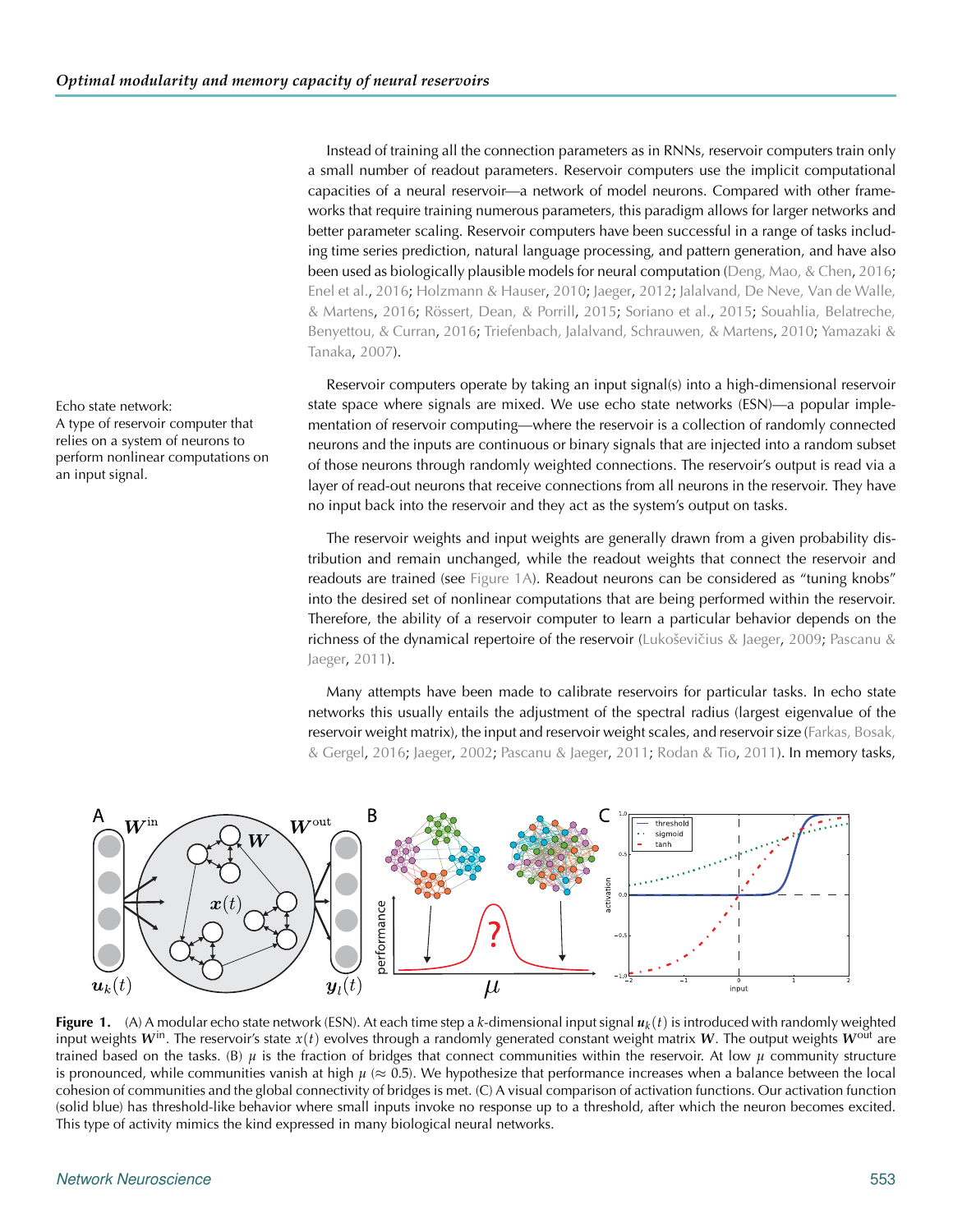performance peaks sharply around a critical point for the spectral radius, whereby the neural network resides within a dynamical regime with long transients and "echos" of previous inputs reverberating through the states of the neurons preserving past information [\(Pascanu & Jaeger,](#page-14-16) [2011](#page-14-16); [Verstraeten, Schrauwen, D'Haene, & Stroobandt](#page-15-8), [2007\)](#page-15-8). Weight distribution has also been found to play an important role in performance [\(Ju, Xu, Chong, & VanDongen,](#page-13-19) [2013\)](#page-13-19), and the effects of reservoir topology have been studied using small-world (Deng  $\&$  Zhang, [2007\)](#page-13-20), scale-free [\(Deng & Zhang](#page-13-20), 2007), columnar [\(Ju et al.,](#page-13-19) [2013](#page-13-19); [Li, Zhong, Xue, & Zhang](#page-14-18), [2015;](#page-14-18) [Maass et al.,](#page-14-14) [2002](#page-14-14); [Verstraeten et al.](#page-15-8), [2007](#page-15-8)[\), Kronecker graphs \(](#page-14-19)Leskovec, Chakrabarti, Kleinberg, Faloutsos, & Ghahramani, [2010;](#page-14-19) [Rad, Jalili, & Hasler](#page-14-20), [2008\)](#page-14-20), and ensembles with lateral inhibition [\(Xue, Yang, & Haykin](#page-15-9), [2007](#page-15-9)), each showing improvements in performance over simple random graphs.

Echo state networks provide a compelling substrate for investigating the relationship between community structure, information diffusion, and memory. They can be biologically realistic and are simple to train; the separation between the reservoir and the trained readouts means that the training process does not interfere in the structure of the reservoir itself (see the Supporting Information, Table S1; [Rodriguez, Izquierdo, & Ahn](#page-14-21), [2019](#page-14-21)).

Here, we take a principled approach based on the theory of network structure and information diffusion to test a hypothesis that the best memory performance emerges when a neural reservoir is at the optimal modularity for information diffusion, where local and global communication can be easily balanced (see the Supporting Information, Figure S1; [Rodriguez et al.](#page-14-21), [2019\)](#page-14-21). We implement neural reservoirs with different levels of community structure (see [Figure 1A\)](#page-2-0) by fixing the total number of links and communities while adjusting a mixing parameter *μ* that controls the fraction of links between communities. Control of this parameter lets us explore how community structure plays a role in performance on two memory tasks (see [Figure 1B\)](#page-2-0). Three simulations are performed. The first tests for the presence of the optimal modularity phenomena in the ESNs. The second uses the same ESNs to perform a memory capacity task to determine the relationship between the optimal modularity phenomena and task performance. Lastly, we investigate the relationship between community structure and the capacity of the ESN to recall unique patterns in a memorization task.

For the tasks we use a threshold-like activation function (see [Figure 1C\)](#page-2-0), which is a more biologically plausible alternative to the tanh or linear neurons often used in artificial neural networks. The key distinction between the threshold-like activation function and tanh activation functions is that threshold-like functions only excite postsynaptic neurons if enough presynaptic neurons activate in unison. On the other hand, postsynaptic tanh neurons will always activate in proportion to presynaptic neurons, no matter how weak those activations are.

#### **RESULTS**

#### *Optimal Modularity in Reservoir Dynamics*

Threshold model: We first test whether the optimal modularity phenomenon found in the linear threshold model can be generalized to neural reservoirs by running two simulations. Nodes governed by the linear threshold model remain active once turned on, and are not good units for computing. Instead we use a step-like activation function (see [Figure 1C\)](#page-2-0). First, we assume a simple twocommunity configuration as in the original study [\(Nematzadeh et al.](#page-14-12), [2014](#page-14-12); see [Figure 2A\)](#page-4-0), where the fraction of bridges  $\mu$  controls the strength of community structure in the network. When  $\mu = 0$ , the communities are maximally strong and disconnected, and when  $\mu \approx 0.5$ 

A type of complex contagion where spreading occurs only after a set proportion or number of neighbors become active.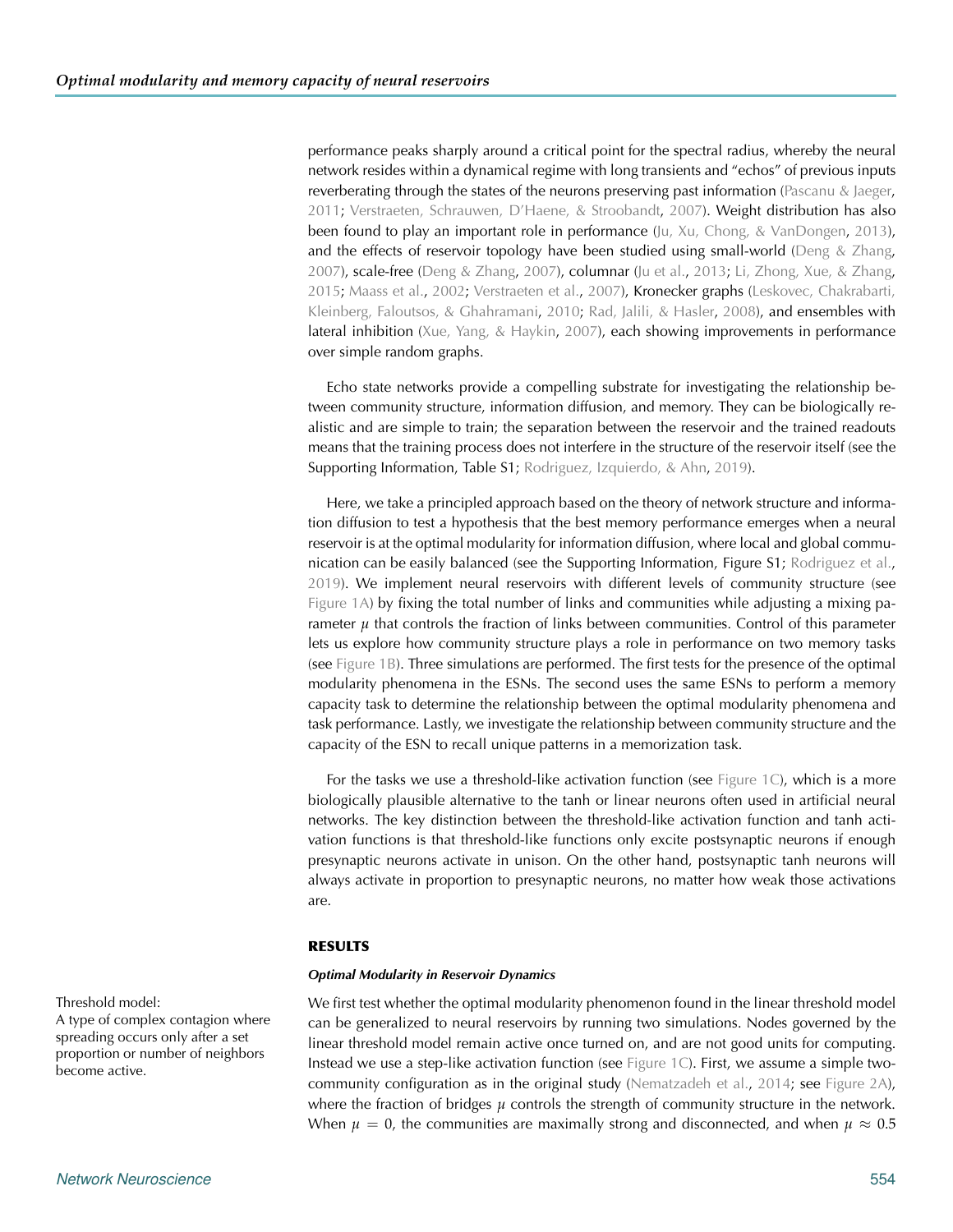

<span id="page-4-0"></span>**Figure 2.** (A) A two-community network of threshold-like neurons receives input into the seed community (blue). (B) An optimal region with maximum activation emerges. (C) Phase diagram for the two-community case. Communities behave similar to gating functions, which can be turned on and transmit information once the input surpasses a threshold. (D) Reservoirs with many communities and randomly injected input also exhibit optimal modularity. (E) The activity level of the network is shown. At low *μ* no single community receives enough signal to be activated, while at high *μ* internal cohesion is too weak to recruit other nodes. In between, the signal can be consolidated effectively, activating larger portions of the network. (F) The full phase-diagram showing the total fractional activity of the network. Error bars represent the standard error of the mean.

the community structure vanishes. The average degree and the total number of edges remain constant as  $\mu$  is varied. An input signal is injected into a random fraction of the neurons  $(r_{\rm sig})$ in a seed community and the activity response of each community is measured. The results confirm the generalizability of the optimal modularity phenomenon for neural networks.

At low  $\mu$ , strong local cohesion activates the seed community, while the neighboring community remains inactive as there are too few bridges (see [Figure 2B\)](#page-4-0). At high *μ* there are enough bridges to transmit information globally but not enough internal connections to foster local spreading, resulting in a weak response. An optimal region emerges where local cohesion and global connectivity are balanced, maximizing the response of the whole network, as was demonstrated in [Nematzadeh et al.](#page-14-12) [\(2014\)](#page-14-12) for linear threshold models. The fraction of neurons that receive input (*r*sig) modulates the behavior of the communities. The phase diagram in [Figure 2C](#page-4-0) shows how the system can switch from being inactive at low  $r_{\rm sig}$ , to a single active community, to full network activation as the fraction of activated neurons increases. The sharpness of this transition means the community behaves like a threshold-like function as well. Though we control  $r_{sig}$  as a static parameter in this model, it can represent the fraction of active neural pathways between communities, which may vary over time. Communities could switch between these inactive and active states in response to stimuli based on their activation threshold, allowing them to behave as information gates.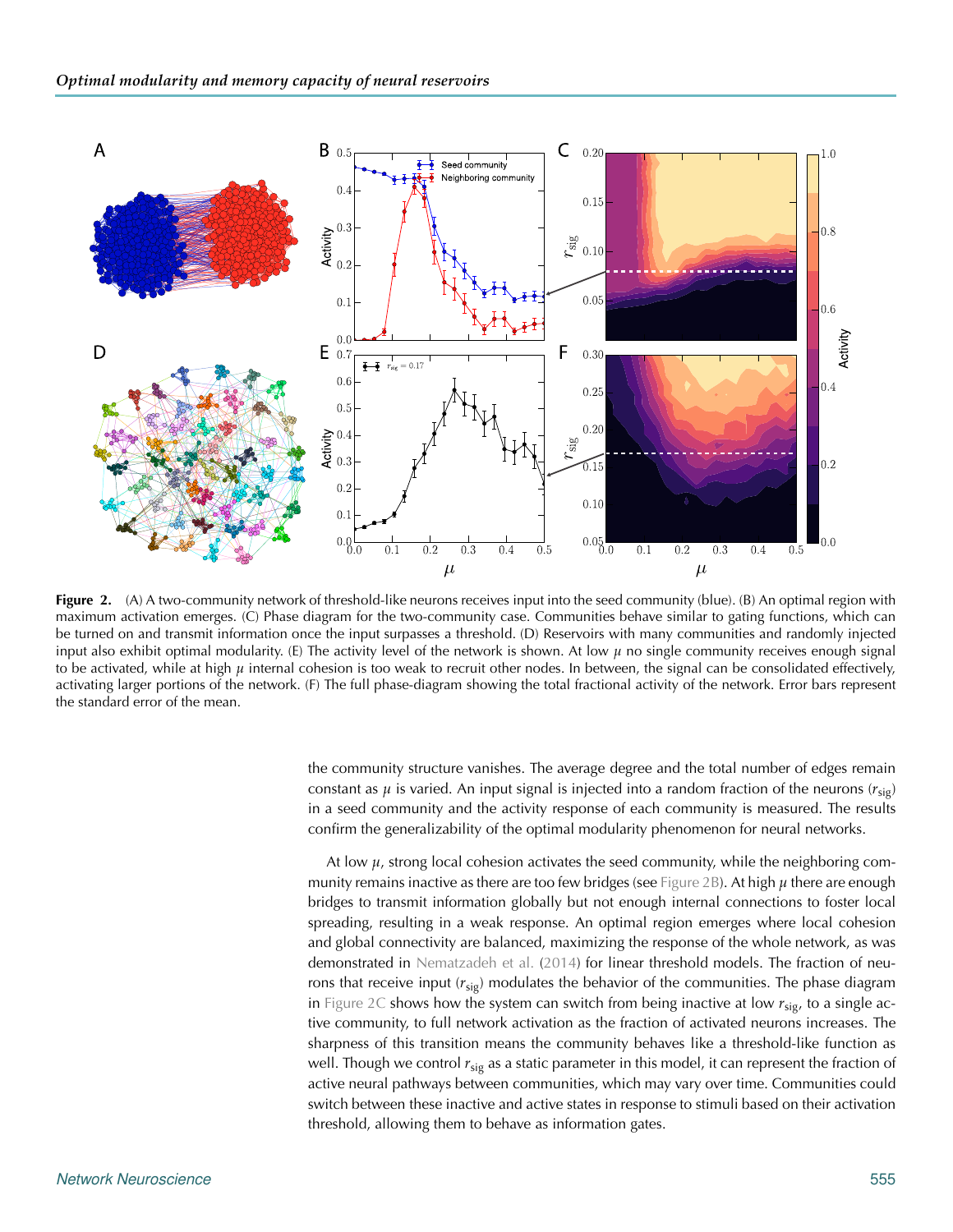Our second study uses a more general setting, a reservoir with many communities similar to ones that might be used in an ESN or observed in the brain (see [Figure 2D\)](#page-4-0). The previous study examined input into only a single community; here we extend that to many communities. In [Figure 2E](#page-4-0) we record the response of a 50-community network that receives a signal that is randomly distributed across the whole network. The result shows that even when there is no designated seed community, similar optimal modularity behavior arises. At low *μ* the input signal cannot be reinforced because of the lack of bridges, and is unable to excite even the highly cohesive communities. At high *μ* the many global bridges help to consolidate the signal, but there is not enough local cohesion to continue to facilitate a strong response. In the optimal region there is a balance between the amplifying effect of the communities and the global communication of the bridges that enables the network to take a subthreshold, globally distributed signal and spread it throughout the network. In linear and tanh reservoirs, no such relationship is found (see the Supporting Information, Figure S2 and Figure S3; [Rodriguez et al.](#page-14-21), [2019\)](#page-14-21); instead communities behave in a more intuitive fashion, restricting information flow.

#### *Optimal Modularity in a Memory Capacity Task*

We test whether optimal modularity provides a benefit to the ESN's memory performance by a common memory benchmark task developed by [Jaeger](#page-13-18) [\(2002](#page-13-18); see [Figure 3A\)](#page-6-0). The task involves feeding a stream of random inputs into the reservoir and training readout neurons to replay the stream at various time lags. The coefficient of determination between the binomially distributed input signal and a delayed output signal for each delay parameter is used to quantify the performance of the ESN. The memory capacity (MC) of the network is the sum of these performances over all time lags as shown by the shaded region in [Figure 3B.](#page-6-0)

Reservoirs with strong community structure (low *μ*) exhibit the poorest performance; the reservoirs are ensembles of effectively disconnected reservoirs, with little to no intercommunity communication. Performance improves substantially with  $\mu$  as the fraction of global bridges grows, facilitating intercommunity communication. A turnover point is reached beyond which replacing connections with bridges compromises local cohesion. After a certain point, larger *μ* leads to performance loss. The region of elevated performance corresponds to the same region of optimal modularity on a reservoir with the same properties and inputs as those used in the task (see the Supporting Information, Figure S4; [Rodriguez et al.](#page-14-21), [2019\)](#page-14-21).

We also examine the impact of input signal strength. In [Figure 3C](#page-6-0) we show that this optimal region of performance holds over a wide range of *r*sig, and that there is a narrow band near  $r_{\text{sig}} \approx 0.3$  where the highest performance is achieved around  $\mu \approx 0.2$ . As expected, we also see a region of optimal *r*sig for reservoirs, because either under- or overstimulation is disadvantageous. Yet, the added benefit of community structure is due to more than just the amplification of the signal. If communities were only amplifying the input signal, then increasing *r*sig in random graphs should give the same performance as that found in the optimal region, but this is not the case. [Figure 3C](#page-6-0) shows that random graphs are unable to meet the performance gains provided near optimal *μ* regardless of *r*sig. Additionally, this optimal region remains even if we control for changes in the spectral radius of the reservoir's adjacency matrix, which is known to play an important role in ESN memory capacity for linear and tanh systems [\(Farkas et al.,](#page-13-17) [2016](#page-13-17); [Jaeger](#page-13-18), [2002](#page-13-18); [Verstraeten et al.,](#page-15-8) [2007](#page-15-8); see the Supporting Information, Figures S5–S7; [Rodriguez et al.,](#page-14-21) [2019](#page-14-21)). In such systems modularity reduces memory capacity, as communities create an information bottleneck (see the Supporting Information, Figures S8–S9; [Rodriguez et al.,](#page-14-21) [2019](#page-14-21)). However, weight scale still plays a larger role in determining the level of performance for ESNs in our simulations (see the Supporting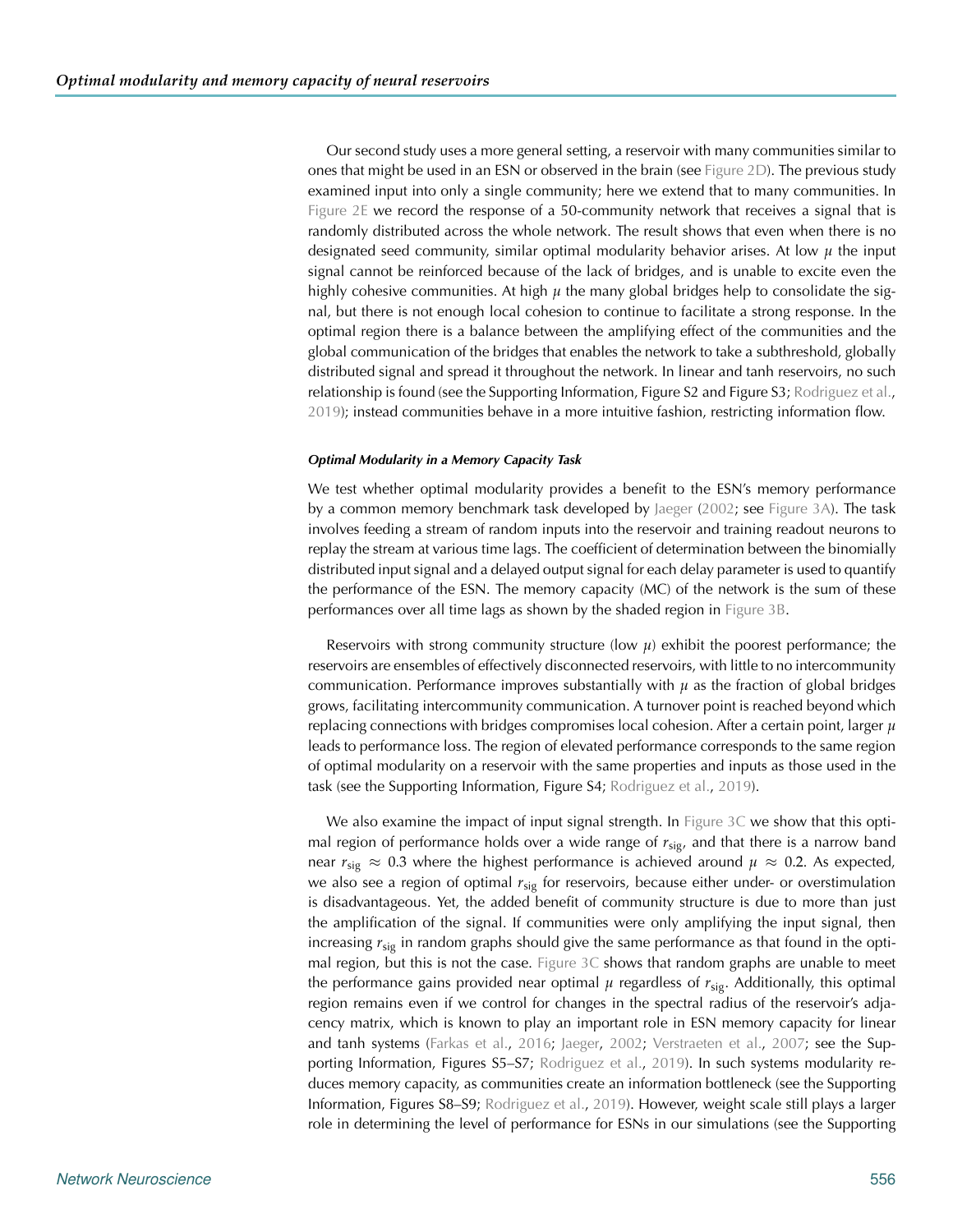

<span id="page-6-0"></span>**Figure 3.** (A) A memory capacity task for measuring the memory duration of ESNs. Readout nodes are trained to reproduce a delayed input sequence. The delay varies from 1 to *l*, where *l* is the number of readouts. (B) Top: The performance is defined by the coefficient of determination  $(r^2)$  between the input signal and the output of the node. If the  $r^2$  is 1.0, then the readout perfectly reproduces the inputs. *MC* denotes the overall performance of the ESN on the task. It represents the area under the curve of the *r*<sup>2</sup> versus delay plot (see shaded regions). (B) Bottom: The average performance over many reservoirs is shown as a function of  $\mu$  where performance is maximal at intermediate levels of modularity. It is taken as a slice through (C) the complete contour-diagram for the task. Error bars represent the standard error of the mean.

Information, Figure S5; [Rodriguez et al.](#page-14-21), [2019](#page-14-21)). There is also a performance difference between the increasingly nonlinear activation functions, with linear performing best, and tanh and sigmoid performing worse, illustrating a previously established trade-off between memory and nonlinearity [\(Dambre, Verstraeten, Schrauwen, & Massar](#page-13-21)[,](#page-15-10) [2012](#page-13-21); Verstraeten, Dambre, Dutoit, & Schrauwen, [2010](#page-15-10); [Verstraeten et al.](#page-15-8), [2007](#page-15-8)). Lastly, ESN performance has been attributed to reservoir sparsity in the past [\(Jaeger & Hass](#page-13-12), [2004;](#page-13-12) Lukoševičius, [2012\)](#page-14-22), however as node degree, average node strength, and total number of edges remain constant as *μ* changes such effects are controlled for.

#### *Optimal Modularity in a Recall Task*

We employ another common memory task that estimates a different feature of memory: the number of unique patterns that can be learned. This requires a rich attractor space that can express and maintain many unique sequences. From here out we consider an attractor to be a basin of state (and input) configurations that lead to the same fixed point in the reservoir state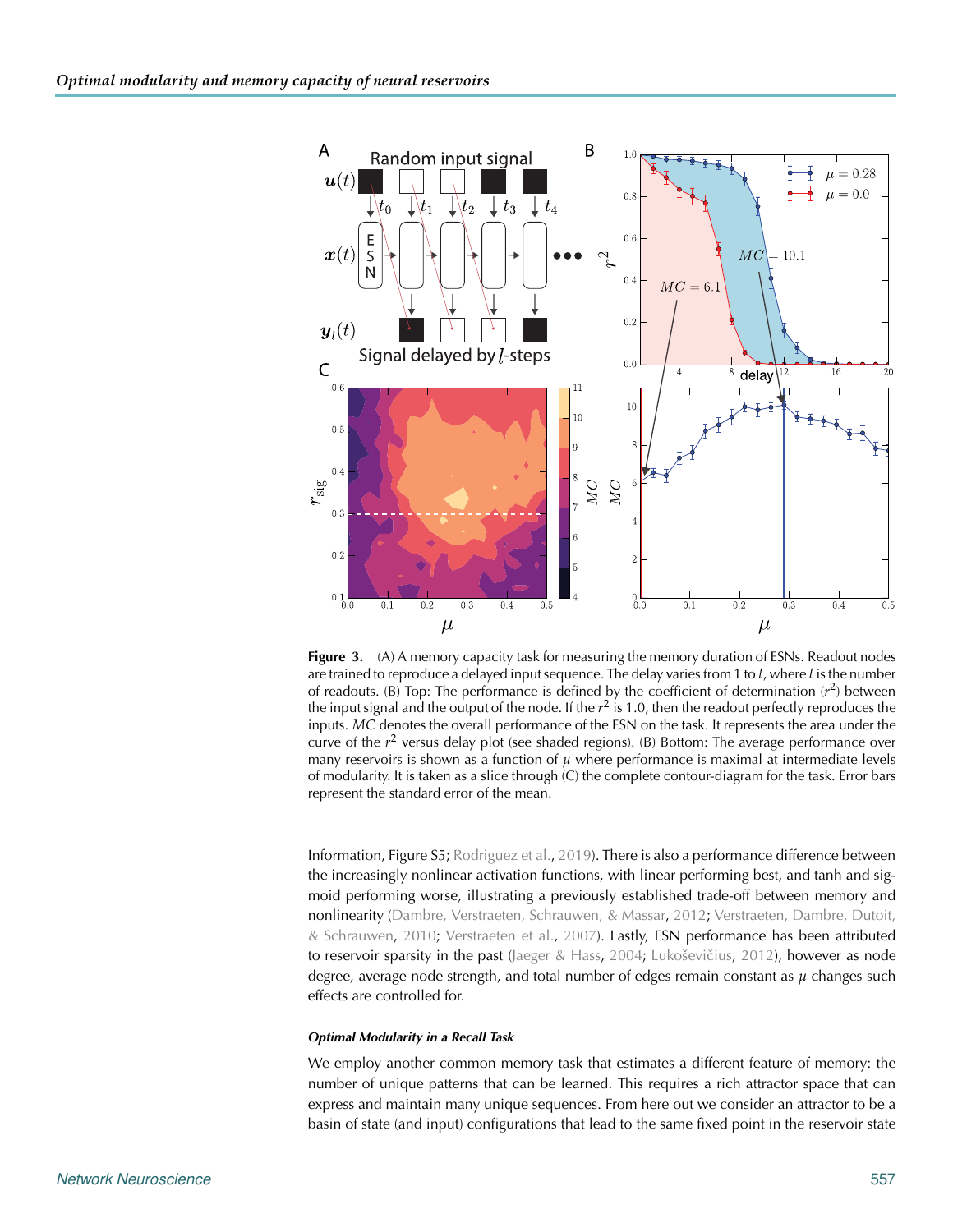

<span id="page-7-0"></span>**Figure 4.** (A) A recall task for testing the amount of patterns that the ESN can learn. For this task, a randomly generated sequence of binary inputs across several dimensions are fed into the reservoir. After Δ*T* time steps, when it receives a cue, it must reproduce the original input sequence. The ESN is trained on each sequence. Performance on the recall task is determined by the fraction of perfect recalls from the learned sequences. A score of 1.0 means that all learned sequences were correctly recalled. (B) Top: Performance is measured against  $\Delta T$ , displaying the maximal performance at  $\mu \approx$ 0.1. (B) Bottom: The number of sequences that the ESNs can remember for long periods ( $\Delta T = 80$ ) shows a similar optimal region. (C) The best performing, optimally modular networks have many more available attractors. Error bars represent the standard error of the mean.

space. In this task, a sequence of randomly generated 0s and 1s are fed to the network as shown in [Figure 4A.](#page-7-0) For the simulation, we use sets of  $4 \times 5$  dimensional binary sequences as input. The readouts should then learn to recall the original sequence after an arbitrarily long delay Δ*T* and the presentation of a recall cue of 1 (for one time step) through a separate input channel.

By varying *μ* we can show how recall performance changes with community structure. [Figure 4B,](#page-7-0) top, shows the average performance measured by the fraction of perfectly recalled sequences, for a set of 200 sequences. Well-performing reservoirs are able to store the sequences in attractors for arbitrarily long times. Similar to the memory capacity task, we see the poorest performance for random networks and networks with low *μ*. There is a sharp spike in performance near  $\mu \approx 0.1$ . The average performance over the number of sequences (when  $\Delta T = 80$ ) show that optimal performance at  $\mu$  starts to drop off after  $\approx 230$  sequences [\(Figure 4B,](#page-7-0) bottom).

We investigate the discrepancy in performance between modular and nonmodular networks by examining the reservoir attractor space. We measure the number of unique available

#### Attractor:

A region in state space where all states converge upon a single fixed point or cycle.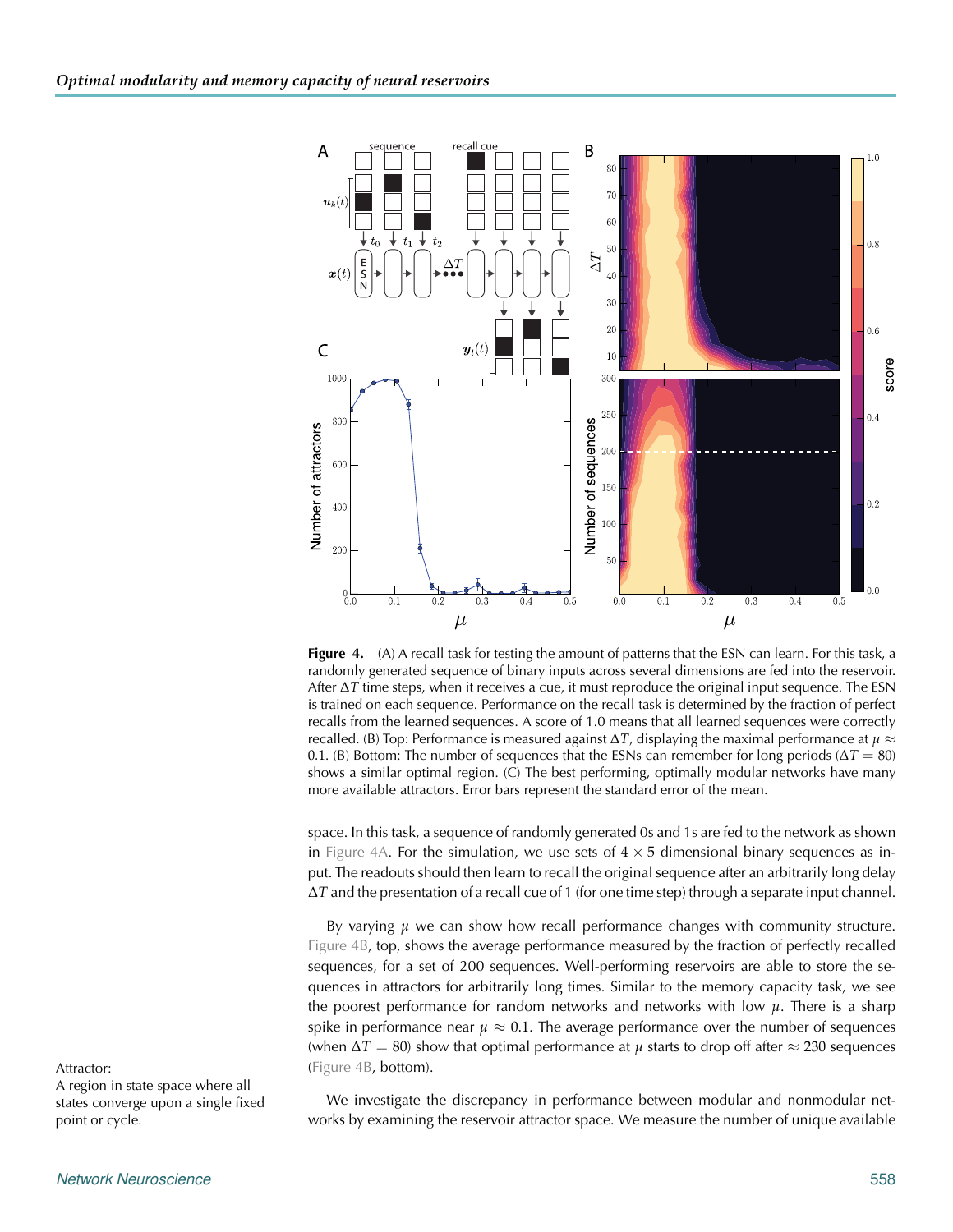attractors that the reservoirs would be exposed to by initializing the reservoirs at initial conditions associated with the sequences we use. We find a skewed response from the network as shown in [Figure 4C](#page-7-0) where the number of available attractors is maximized when *μ >* 0. Many of these additional attractors between  $0.0 < \mu < 0.2$  are limit cycles that result from the interaction between the communities in the reservoir.

The attractor space provides insights about the optimal region. At higher *μ* the whole reservoir behaves as a single system, leaving very few attractors for the network to utilize for information storage. The reservoir has to rely on short-lived transients for storage. With extremely modular structure ( $\mu \approx 0$ ), reservoirs have the most available attractors, but they are not readily discriminated by the linear readouts. Surprisingly, these attractors are more readily teased apart as communities become more interconnected. However, there is a clear trade-off, as too much interconnection folds all the initial conditions into a few large attractor basins.

#### **DISCUSSION**

Biological neural networks are often modeled using neurons with threshold-like behavior, such as integrate-and-fire neurons, the Grossberg-Cohen model, or Hopfield networks. Reservoirs of threshold-like neurons, like those presented here, provide a simple model for investigating the computational capabilities of biological neural networks. By adopting and systematically varying topological characteristics akin to those found in brain networks, such as modularity, and subjecting those networks to tasks, we can gain insight into the functional advantages provided by these architectures.

We have demonstrated that ESNs exhibit optimal modularity in the context of both signal spreading and memory capacity, and they are closely linked to the optimal modularity for information spreading. Through dynamical analysis we found that balancing local and global cohesion enabled modular reservoirs to spread information across the network and consolidate distributed signals, although alternative mechanisms may also be in play, such as cycle properties [\(Garcia, Lesne, Hilgetag, & Hütt](#page-13-22), [2014\)](#page-13-22). We then showed that such optimal regions coincide with the optimal community strength that exhibit the best memory performance. Both the memory capacity and recall task benefited by adopting modular structures over random networks, despite performing in different dynamical regimes (equilibrium versus nonequilibrium).

A key component of our hypothesis is the adoption of a threshold-like (or step-like) activation function for our ESNs, which is a more biologically plausible alternative to the tanh or linear neurons often used in artificial neural networks. The optimal modularity phenomenon emerges only for neural networks of threshold-like neurons and does not exist for neural networks of linear or tanh neurons (i.e., simple contagions) used in traditional ESNs, and so many developed intuitions about ESN dynamics and performance may not readily map to ESNs driven by complex contagions like the ones here. Indeed, the relationship between network topology and performance is known to vary with the activation function, with threshold-like or spiking neurons (common in liquid state machines; [Maass et al.](#page-14-14), [2002](#page-14-14)) being more heavily dependent on topology [\(Bertschinger & Natschläger](#page-13-23)[,](#page-14-23) [2004;](#page-13-23) [Haeusler & Maass,](#page-13-24) [2007;](#page-13-24) Schrauwen, Buesing, & Legenstein, [2009](#page-14-23)). Because the effects of modularity vary depending upon the activation function, a suitable information diffusion analysis should be chosen to explore the impact of network topology for a given type of spreading process. Moreover, because the benefits of modularity are specific to threshold-like neurons, distinct network design principles are needed for biological neural networks and the artificial neural networks used in machine learning. Additionally, as we have seen that the choice of architecture can have a profound impact on the dynamical properties that can emerge from the neural network, there may be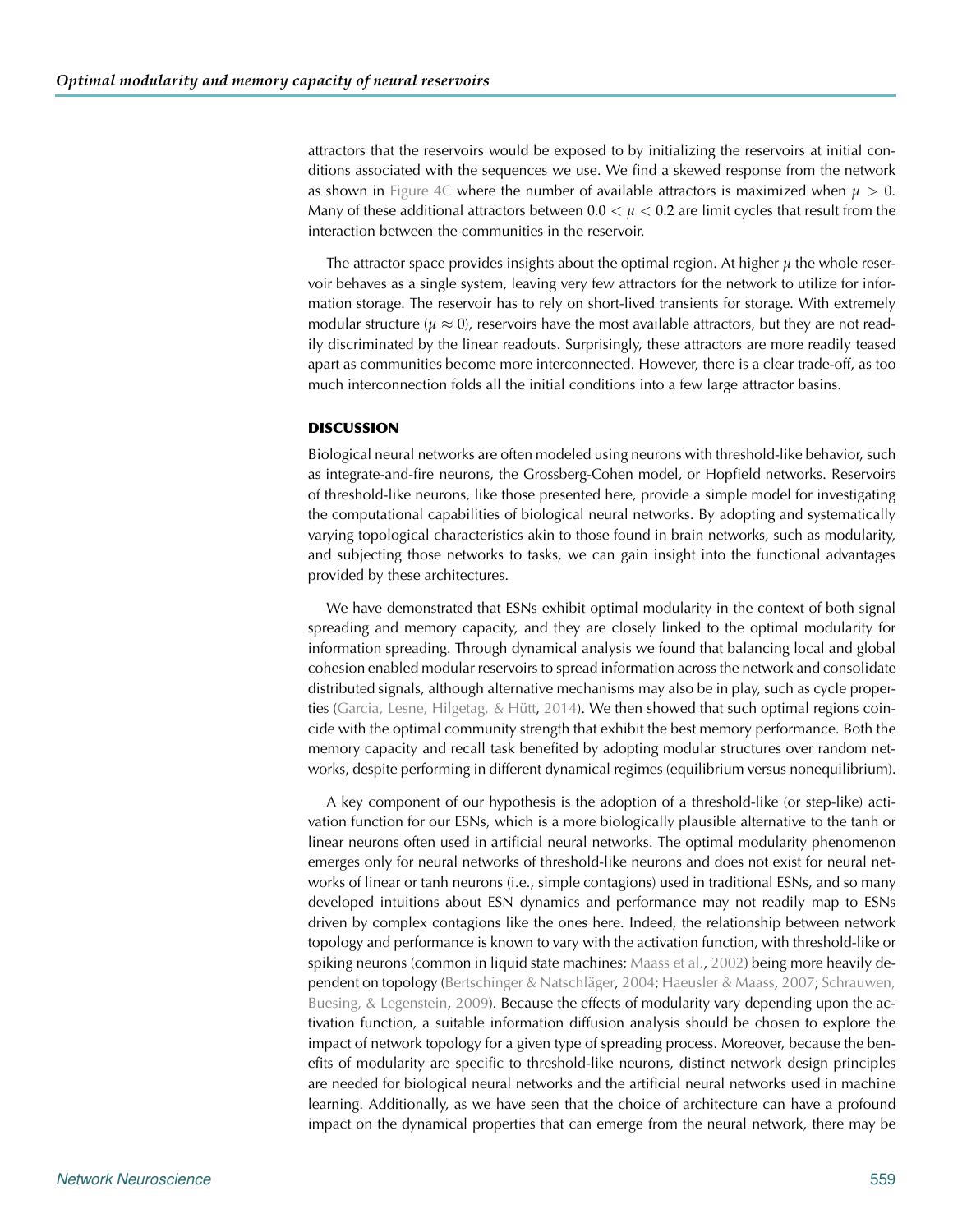value in applying these insights to the architectural design of recurrent neural networks in machine learning, where all weights in the network undergo training but where architecture is usually fixed.

While weight scale remains the most important feature of the system in determining performance, our results suggest significant computational benefits of community structure, and contributes to understanding the role it plays in biological neural networks [\(Bullmore & Sporns](#page-13-3), [2009](#page-13-3); [Buxhoeveden & Casanova](#page-13-25), [2002](#page-13-25); [Constantinidis & Klingberg](#page-13-5), [2016](#page-13-5); [Hagmann et al.](#page-13-26), [2008](#page-13-26); [Hilgetag, Burns, O'Neill, Scannell, & Young,](#page-13-27) [2000;](#page-13-27) [Meunier, Lambiotte, & Bullmore](#page-14-24), [2010](#page-14-24); [Shimono & Beggs,](#page-15-11) [2015](#page-15-11); [Sporns, Chialvo, Kaiser, & Hilgetag](#page-15-12), [2004](#page-15-12)), which are also driven by complex contagions and possess modular topologies. The dynamical principles of information spreading mark trade-offs in the permeability of information on the network that can promote or hinder performance. While this analysis provides us some insight, it remains an open question as to whether our results can be generalized to the context of more realistic biological neural networks where spike-timing-dependent plasticity and neuromodulation play a key role in determining the network's dynamical and topological characteristics.

In addition to the optimal region and the ability of communities to foster information spreading and improved performance among threshold-like neurons, modularity may play other important roles. For instance, it offers a way to compartmentalize advances and make them robust to noise (e.g., the watchmaker's parable; [Simon](#page-15-13), [1997\)](#page-15-13). Modularity also appears to confer advantages to neural networks in changing environments [\(Kashtan & Alon](#page-14-25), [2005\)](#page-14-25), under wiring cost co[nstraints](#page-13-29) [\(Clune, Mouret, & Lipson,](#page-13-28) [2013](#page-13-28)), when learning new skills (Ellefsen, Mouret, & Clune, [2015\)](#page-13-29), and under random failures [\(Kaiser & Hilgetag,](#page-14-26) [2004\)](#page-14-26). These suggest additional avenues for exploring the computational benefits of modular reservoirs and neural networks. And it is still an open question how community structure affects performance on other tasks like signal processing, prediction, or system modeling.

Neural reservoirs have generally been considered "black-boxes," yet through combining dynamical, informational, and computational studies it maybe possible to build a taxonomy of the functional implications of topological features for both artificial and biological neural networks. Dynamical and performative analysis of neural networks can afford valuable insights into their computational capabilities as we have seen here.

#### **METHODS**

Our ESN architecture with community structure is shown in [Figure 1A.](#page-2-0) The inputs are denoted as  $u_k(t)$ , which is a *k*-dimensional vector. Each dimension of input is connected to a random subset of neurons in the reservoir.  $x(t)$  is the *N*-dimensional state vector of the reservoir, where  $N$  is the number of reservoir neurons.  $\bm{y}_l(t)$  represents the states of the  $l$  readout neurons. The *k* inputs are connected by an  $N \times k$  matrix  $W^{in}$  to the *N* neurons. The network structure of the reservoir is represented by an  $N \times N$  weight matrix  $W$ , and the output weights are represented by an  $N \times l$  matrix  $W^{out}$ . The reservoirs follow the standard ESN dynamics without feedback or time constants:

$$
\mathbf{x}(t+1) = f\left(\mathbf{W}\mathbf{x}(t) + \mathbf{W}^{\text{in}}\mathbf{u}(t+1)\right),\tag{1}
$$

$$
\mathbf{y}(t) = g\left(\mathbf{W}^{\text{out}}\left[\mathbf{x}(t):\mathbf{u}(t)\right]\right). \tag{2}
$$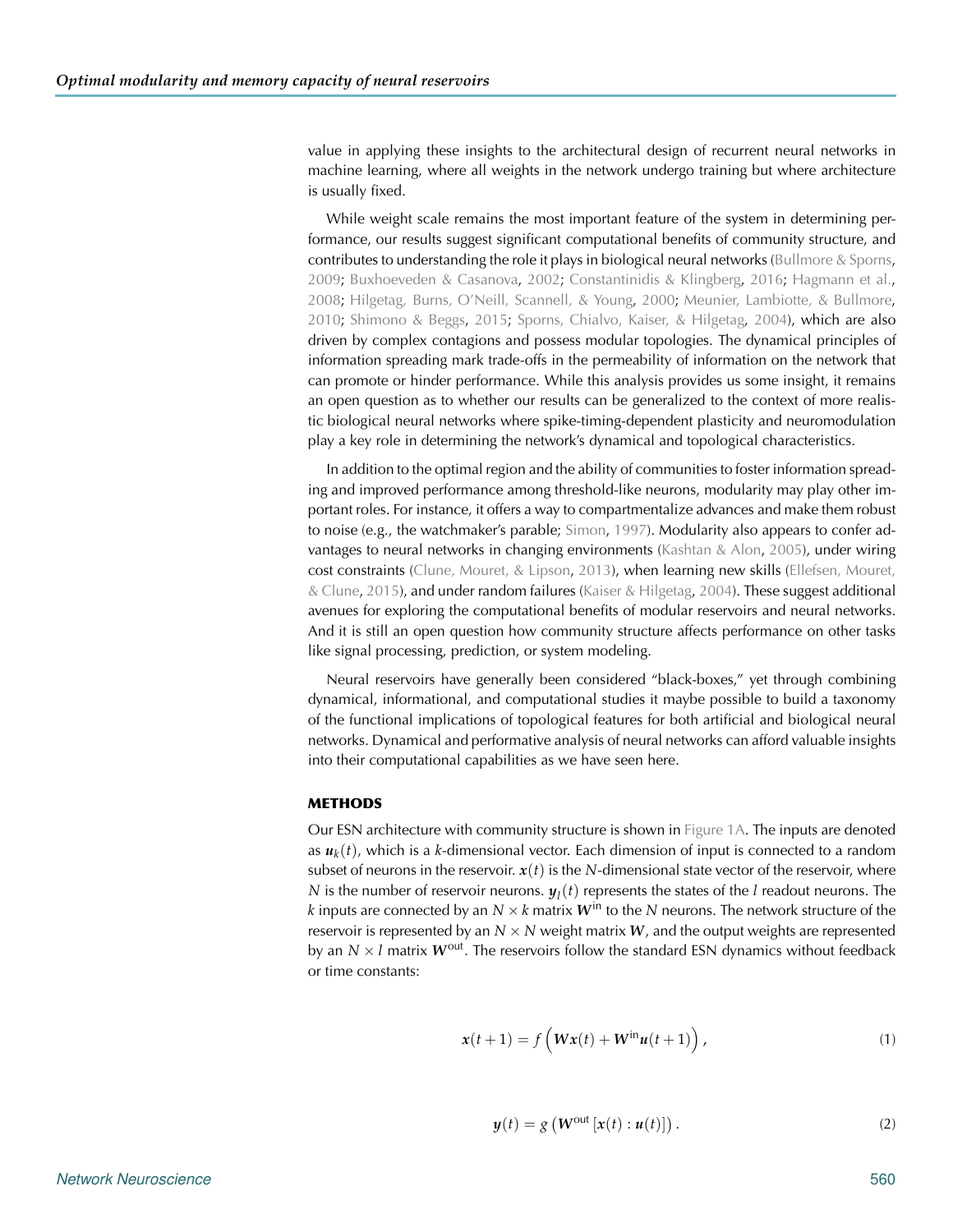Here *f* is the reservoir activation function, *g* is the readout activation function, and  $[a : b]$ denotes the concatenation of two vectors. Often *f* is chosen to be a sigmoid-like function such as tanh, while *g* is often taken to be linear (Lukoševičius & Jaeger, [2009](#page-14-13)). However in our case we use a general sigmoid function:

$$
f(z) = \frac{a}{b + e^{-k(z - c)}} - d,
$$
\n(3)

with parameters  $a = 1$ ,  $b = 1$ ,  $c = 1$ ,  $k = 10$ , and  $d = 0$  giving a nonlinear threshold-like activation function, making it step-like in shape and a *complex contagion* like other neuron models (e.g., integrate-and-fire, Hopfield, or Wilson-Cowan models). For the readout neurons, *g* is chosen to be a step function:

$$
g(z) = \begin{cases} 0 & z \le 0.5, \\ 1 & z > 0.5. \end{cases}
$$
 (4)

Linear regression is used to solve for *W*<sup>out</sup>. *W*<sup>out</sup> =  $Y^{\text{tar}}X^+$  where  $Y^{\text{tar}}$  is an *l* × *T* matrix of target outputs over a time course *T*, and *X*<sup>+</sup> is the pseudoinverse of the history of the reservoir state vector (where  $X \in \mathbb{R}^{N \times T}$ ; Lukoševičius & Jaeger, [2009\)](#page-14-13). To generate the reservoirs we use the LFR benchmark model [\(Lancichinetti, Fortunato, & Radicchi](#page-14-27), [2008](#page-14-27)), which can generate random graphs with a variety of community structures. The LFR benchmark model uses a configuration model to generate random graphs. The configuration model works by imposing a degree sequence to the nodes and randomly wiring the edge "stubs" [\(Newman](#page-14-28), [2010](#page-14-28)). The LFR model extends this by including community assignment and rewiring steps to constrain the fraction of bridges in the network. Because of its relationship with the configuration model, LFR graphs exhibit low average shortest path length and low average clustering coefficient in contrast to the Wattz-Strogatz models that have low average shortest path length and high clustering. For small graphs like the ones we use for building reservoirs, the average shortest path length increases monotonically with decreasing *μ*. This is due to the sparseness of directed links between communities. As *μ* approaches 0 the communities become disconnected. In our case we vary the fraction of bridges  $(\mu)$  in the network while holding the degree distribution and total number of edges the same, controlling for the density of connections in the network. Weights for the network are drawn separately from a uniform distribution and described in following sections. Code for all the simulations and tasks is available online [\(Rodriguez,](#page-14-29) [2018\)](#page-14-29).

#### *Reservoir Dynamics*

We used reservoirs with  $N = 500$  nodes, with every node having a degree of 6. Reservoir states were initialized with a zero vector,  $x(0) = \{0, \ldots, 0\}$ . The first experiment uses a twocommunity cluster of 250 nodes each, matching the scenario from [Nematzadeh et al.](#page-14-12) [\(2014\)](#page-14-12). Input was injected into *r*sig fraction of neurons into the seed community. The input signal lasted for the duration of the task until the system reached equilibrium at time *te*. The final activation values of the neurons were summed within each community and used to calculate the fractional activation of the network for each community shown in [Figure 2B,](#page-4-0) where the mean over 48 reservoir realizations is shown. All activations were summed and divided by the size of the network to give the total fractional activation  $1/N\sum_{i=1}^Nx_i(t_e)$  as shown in [Figure 2C.](#page-4-0)

In the following experiment, a reservoir of the same size but with 50 communities with 10 nodes each was used. This time, however, the input signal was not limited to a single community but applied randomly to nodes across the network. Again the signal was active for the full duration of the task until the system reached equilibrium when the final activation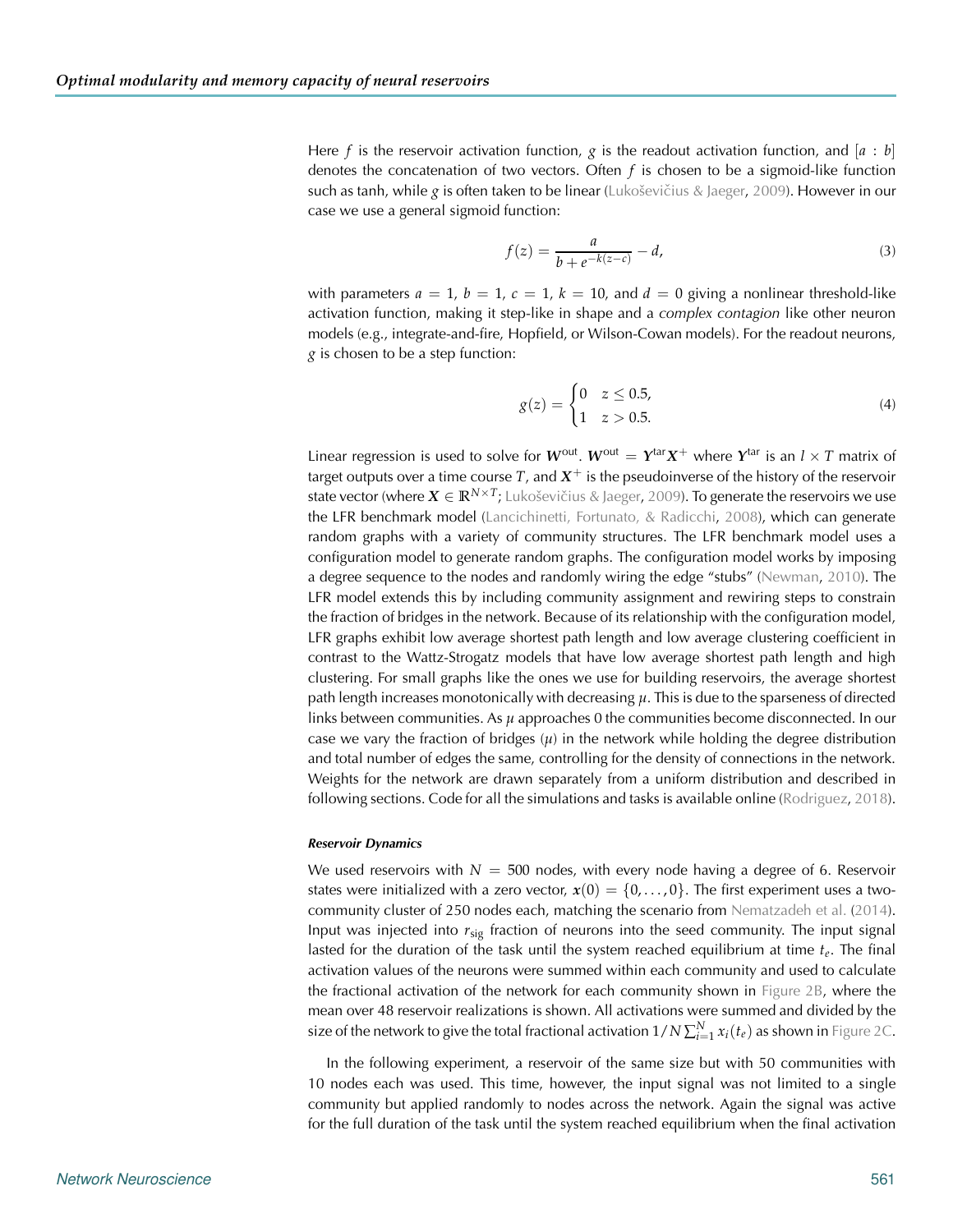values of the neurons were summed within each community. [Figure 2E](#page-4-0) shows the activation for each community averaged over 48 reservoir realizations, and the total fractional activity in the network is then shown in [Figure 2F.](#page-4-0)

Different measures for information spreading produce similar results. Also, optimal spreading can be observed in the transitory dynamics of the system, such as in networks that receive short input bursts and return to an inactive equilibrium state. Optimality for step-like activations has been shown to emerge regardless of community or network size using message-passing approximations [\(Nematzadeh, Rodriguez, Flammini, & Ahn](#page-14-30), [2018\)](#page-14-30). For many-community cases with distributed input, optimality existence in infinite networks depends upon community variation (e.g., size, edge density, number of inputs).

#### *Memory Capacity task*

The memory capacity task involves the input of a random sequence of numbers that the readout neurons are then trained on at various lags (see [Figure 3\)](#page-6-0). There is just one input dimension and values of 0 and 1 are input into a fraction of the reservoir's neurons  $r_{\rm sig}$ . For each time lag there is a set of readout neurons that are trained independently to remember the input at the given time lag. The readout neurons that maximize the coefficient of determination (or the square of the correlation coefficient) between the input signal and lagged output are used as the *k*th delayed short-term memory capacity of the network MC*k*. The MC of the ESN becomes the sum over all delays:

$$
MC = \sum_{k=1}^{\infty} MC_k = \sum_{k=1}^{\infty} \frac{cov(u(t-k), y_k(t))^2}{var(u(t))var(y_k(t))}.
$$
 (5)

We operationalize this sum as the memory capacity of the network. Unlike Jaeger's task, we input a binomial distribution of 1s and 0s rather than continuous values (see [Figure 3A\)](#page-6-0). We try to keep the network small enough and sparse enough to reduce computational load, while still being large enough to solve the task. A reservoir of  $N = 500$  nodes and 50 communities of size 10 were used. Every node has a degree of 6. The degree was chosen to be sparse enough to help reduce computing time, while high enough to support a wide range of modularities, which are partly constrained by degree. Reservoir parameters were not fitted to the task, rather a grid search was executed to find parameter sets that performed well, as the focus of the experiment is not to break records on memory performance, but rather to see how it changes with modularity. Among the parameters adjusted were the upper and lower bounds of the weight distribution and the weight scale (*Ws*), which adjusts the strengths of all the reservoir weights by a scalar value. Performance over the full range of *μ* values was evaluated at each point on the grid. Well-performing reservoirs were found with weights between −0.2 and 1 and with a weight scale parameter of  $W_s = 1.13$ . The same was done for the input weight matrix, where  $W^{in}$  also varies from  $-0.2$  to 1 with an input gain of  $W_I = 1.0$ . Many viable parameters existed throughout the space that exhibit optimality. This is partly due to parameter coupling, where changing multiple parameters results in the same dynamics.

Each reservoir's readouts were trained over a 1,500-step sequence following the first 500 steps that are removed to allow initial transients to die out. Once trained, a new validation sequence of the same length is used to evaluate the performance of the ESN. Results averaged over 64 reservoir samples are shown in [Figures 3B](#page-6-0) and [3C.](#page-6-0) We also show the contour over *r*sig, which is an important parameter in determining the performance of the reservoir. Performance peaks between  $r_{sig} = 0.3$  and  $r_{sig} = 0.4$  at a  $\mu \approx 0.25$ .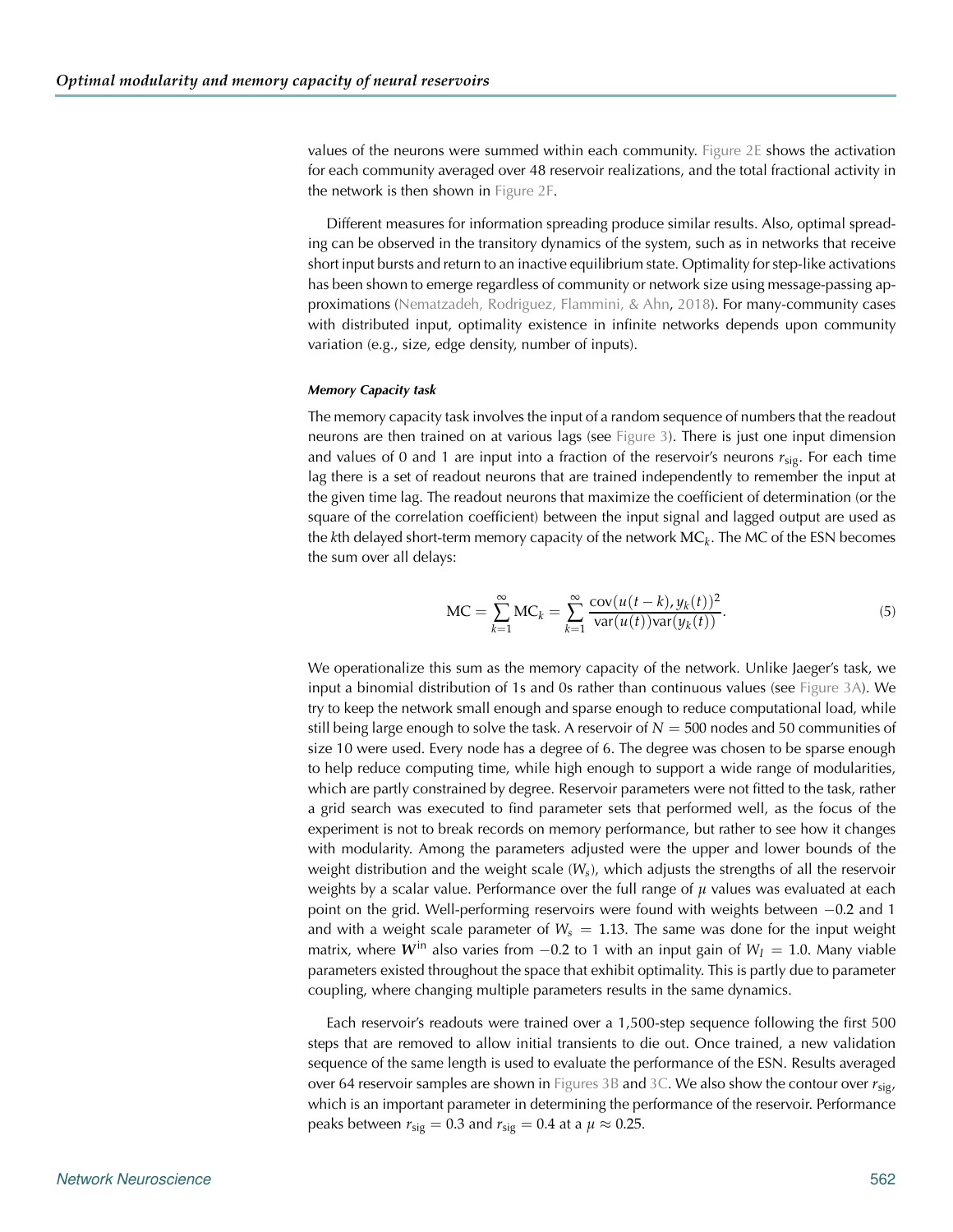#### *Recall Task*

The recall task is a simplified version of the memory task developed by Jaeger [\(Jaeger,](#page-13-15) [2012](#page-13-15)). A pattern of 0s and 1s is input into the network, which must recall that pattern after a distractor period. The ESN is trained on the whole set of unique sequences and the performance of the ESN is determined from its final output during the recall period, which occurs after the distractor period. We do this to estimate the total number of sequences that an ESN can remember. So unlike the memory capacity task that estimates memory duration given an arbitrary input sequence, the recall task quantifies the number of distinct signals an ESN can differentiate. This involves training an ESN on a set of sequences and then having it recall the sequences perfectly after a time delay  $\Delta T$ . The input is a random  $4 \times 5$  binary set of 0s and 1s. At a single time step just one of the four input dimensions are active. This is in order to maintain the same level of external excitation per time step, as we are not testing the network's dynamic range. The reservoir is initialized to a zero vector and provided with a random sequence. Following the delay period, a binary cue with value 1.0 is presented via a fifth input dimension. After this cue, the reservoir's readout neurons must reproduce the input sequence. The readout weights are trained on this sequence set. [Figures 4B](#page-7-0) shows the average performance over 48 reservoir samples. Many networks around the optimal *μ* value can retain the information for arbitrarily long times, as the task involves storing the information in a unique attractor. [Figures 4B](#page-7-0) shows the average performance when  $\Delta T = 80$  as we vary the number of sequences. In [Figures 4C](#page-7-0) we determine the average number of available attractors given inputs drawn from the full set of  $4 \times 5$  binary sequences where only one dimension of the input is active at a given time. For each of the  $4 \times 5$  binary sequences, the system was run until it reached the cue time, where a decision would be made by the readout layer. At this point converged trajectories would result in a failure to differentiate patterns. Two converged trajectories are determined to fall into the same attractor if the Euclidean distance between the system's states are smaller than a value  $\epsilon = 0.1$ . The number of attractor states is the number of these unique groupings and was robust to changes in  $\epsilon$ . Parameters for the reservoir are chosen via a grid search, as before, to find reasonable performance from which to start our analysis. Here reservoirs of size  $N = 1,000$  with node degree 7 and community size 10 are used. A larger reservoir was necessary in order to attain high performance on the task. Similarly, the weight distribution parameters are included in the search and reasonable performing reservoirs were found with weights drawn between −0.1 and 1.0 with  $W_s = 1.0$ ,  $r_{\text{sig}} = 0.3$ , an input gain of  $W_I = 2.0$ , and uniform input weights of 1.0.

#### **ACKNOWLEDGMENTS**

We would like to thank John Beggs, Alessandro Flamini, Azadeh Nematzadeh, Pau Vilimelis Aceituno, Naoki Masuda, and Mikail Rubinov for helpful discussions and valuable feedback. This research was supported in part by Lilly Endowment, Inc., through its support for the Indiana University Pervasive Technology Institute, and in part by the Indiana METACyt Initiative. The Indiana METACyt Initiative at IU was also supported in part by Lilly Endowment, Inc. The Indiana University HPC infrastructure (Big Red II) helped make this research possible.

#### **AUTHOR CONTRIBUTIONS**

Nathaniel Rodriguez: Conceptualization; Formal analysis; Methodology; Software; Validation; Visualization; Writing - Original Draft; Writing - Review & Editing. Eduardo Izquierdo: Conceptualization; Methodology; Supervision; Writing - Original Draft; Writing - Review & Editing. Yong-Yeol Ahn: Conceptualization; Methodology; Supervision; Writing - Original Draft; Writing - Review & Editing.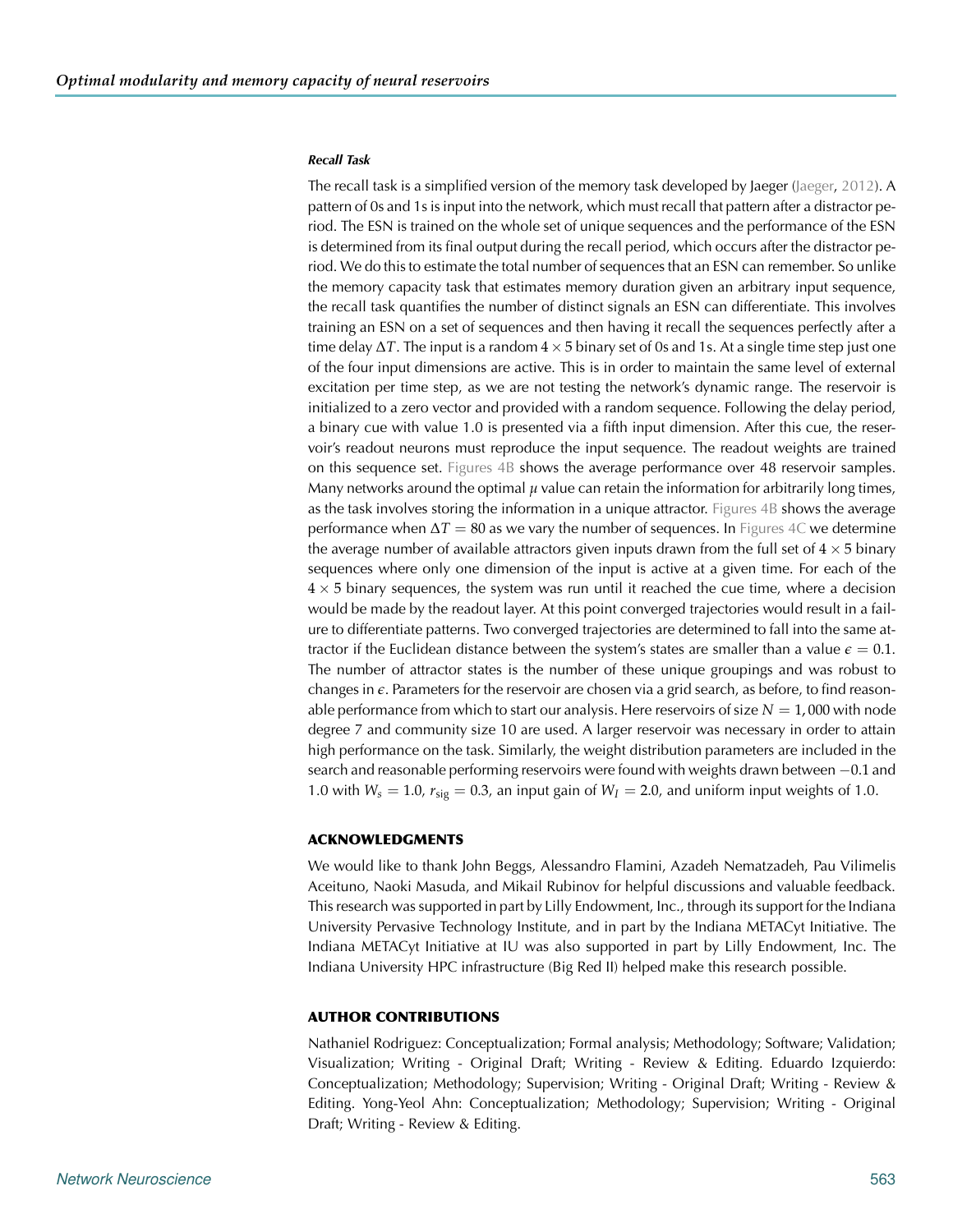#### **REFERENCES**

- <span id="page-13-23"></span>Bertschinger, N., & Natschläger, T. (2004). Real-time computation at the edge of chaos in recurrent neural networks. *Neural Computation*, *16*(7), 1413–1436. [https://doi.org/10.1162/](https://doi.org/10.1162/089976604323057443) [089976604323057443](https://doi.org/10.1162/089976604323057443)
- <span id="page-13-9"></span>Boccaletti, S., Latora, V., Moreno, Y., Chavez, M., & Hwang, D. (2006). Complex networks: Structure and dynamics. *Physics Reports*, *424*(4–5), 175–308. [https://doi.org/10.1016/j.physrep.](https://doi.org/10.1016/j.physrep.2005.10.009) [2005.10.009](https://doi.org/10.1016/j.physrep.2005.10.009)
- <span id="page-13-4"></span>Boerlin, M., & Denève, S. (2011). Spike-based population coding and working memory. *PLoS Computational Biology*, *7*(2), e1001080. <https://doi.org/10.1371/journal.pcbi.1001080>
- <span id="page-13-3"></span>Bullmore, E. T., & Sporns, O. (2009). Complex brain networks: Graph theoretical analysis of structural and functional systems. *Nature Reviews Neuroscience*, *10*(3), 186–198. [https://doi.org/](https://doi.org/10.1038/nrn2575) [10.1038/nrn2575](https://doi.org/10.1038/nrn2575)
- <span id="page-13-25"></span>Buxhoeveden, D. P., & Casanova, M. F. (2002). The minicolumn hypothesis in neuroscience. *Brain*, *125*(5), 935–951. [https://doi.](https://doi.org/10.1093/brain/awf110) [org/10.1093/brain/awf110](https://doi.org/10.1093/brain/awf110)
- <span id="page-13-10"></span>Chung, K., Baek, Y., Kim, D., Ha, M., & Jeong, H. (2014). Generalized epidemic process on modular networks. *Physical Review E*, *89*(5), 052811. <https://doi.org/10.1103/PhysRevE.89.052811>
- <span id="page-13-28"></span>Clune, J., Mouret, J.-B., & Lipson, H. (2013). The evolutionary origins of modularity. *Proceedings of the Royal Society B: Biological Sciences*, *280*(1755), 20122863. [https://doi.org/10.1098/](https://doi.org/10.1098/rspb.2012.2863) [rspb.2012.2863](https://doi.org/10.1098/rspb.2012.2863)
- <span id="page-13-5"></span>Constantinidis, C., & Klingberg, T. (2016). The neuroscience of working memory capacity and training. *Nature Reviews Neuroscience*, *17*(7), 438–449. <https://doi.org/10.1038/nrn.2016.43>
- <span id="page-13-6"></span>Cossart, R., Aronov, D., & Yuste, R. (2003). Attractor dynamics of network UP states in the neocortex. *Nature*, *423*(6937), 283–288. <https://doi.org/10.1038/nature01614>
- <span id="page-13-21"></span>Dambre, J., Verstraeten, D., Schrauwen, B., & Massar, S. (2012). Information processing capacity of dynamical systems. *Scientific Reports*, *2*, 514. <https://doi.org/10.1038/srep00514>
- <span id="page-13-13"></span>Deng, Z., Mao, C., & Chen, X. (2016). Deep self-organizing reservoir computing model for visual object recognition. In *International Joint Conference Neural Networks* (pp. 1325–1332). <https://doi.org/10.1109/IJCNN.2016.7727351>
- <span id="page-13-20"></span>Deng, Z., & Zhang, Y. (2007). Collective behavior of a small-world recurrent neural system with scale-free distribution. *IEEE Transactions on Neural Networks*, *18*(5), 1364–1375.
- <span id="page-13-29"></span>Ellefsen, K. O., Mouret, J. B., & Clune, J. (2015). Neural modularity helps organisms evolve to learn new skills without forgetting old skills. *PLoS Computational Biology*, *11*(4), 1–24. [https://doi.org/](https://doi.org/10.1371/journal.pcbi.1004128) [10.1371/journal.pcbi.1004128](https://doi.org/10.1371/journal.pcbi.1004128)
- <span id="page-13-11"></span>Enel, P., Procyk, E., Quilodran, R., & Dominey, P. F. (2016). Reservoir computing properties of neural dnamics in prefrontal cortex. *PLoS Computational Biology*, *12*(6), e1004967. [https://doi.](https://doi.org/10.1371/journal.pcbi.1004967) [org/10.1371/journal.pcbi.1004967](https://doi.org/10.1371/journal.pcbi.1004967)
- <span id="page-13-17"></span>Farkas, I., Bosak, R., & Gergel, P. (2016). Computational analysis of memory capacity in echo state networks. *Neural Networks*, *83*, 109–120. <https://doi.org/10.1016/j.neunet.2016.07.012>
- <span id="page-13-22"></span>Garcia, G. C., Lesne, A., Hilgetag, C. C., & Hütt, M. T. (2014). Role of long cycles in excitable dynamics on graphs. *Physical Review E*, *90*(5), 1–11. <https://doi.org/10.1103/PhysRevE.90.052805>
- <span id="page-13-7"></span><span id="page-13-2"></span>Gisiger, T., & Boukadoum, M. (2011). Mechanisms gating the flow of information in the cortex: What they might look like and what their uses may be. *Frontiers in Computational Neuroscience*, *5*(January), 1–15. <https://doi.org/10.3389/fncom.2011.00001>
- <span id="page-13-24"></span>Haeusler, S., & Maass, W. (2007). A statistical analysis of information-processing properties of lamina-specific cortical microcircuit models. *Cerebral Cortex*, *17*(1), 149–162. [https://](https://doi.org/10.1093/cercor/bhj132) [doi.org/10.1093/cercor/bhj132](https://doi.org/10.1093/cercor/bhj132)
- <span id="page-13-26"></span>Hagmann, P., Cammoun, L., Gigandet, X., Meuli, R., Honey, C. J., Van Wedeen, J., & Sporns, O. (2008). Mapping the structural core of human cerebral cortex. *PLoS Biology*, *6*(7), 1479–1493. <https://doi.org/10.1371/journal.pbio.0060159>
- <span id="page-13-27"></span>Hilgetag, C. C., Burns, G. A., O'Neill, M. A., Scannell, J. W., & Young, M. P. (2000). Anatomical connectivity defines the organization of clusters of cortical areas in the macaque monkey and the cat. *Philosophical Transactions of the Royal Society B: Biological Sciences*, *355*(1393), 91–110. [https://doi.org/10.1098/rstb.](https://doi.org/10.1098/rstb.2000.0551) [2000.0551](https://doi.org/10.1098/rstb.2000.0551)
- <span id="page-13-14"></span>Holzmann, G., & Hauser, H. (2010). Echo state networks with filter neurons and a delay & sum readout. *Neural Networks*, *23*(2), 244–256. <https://doi.org/10.1016/j.neunet.2009.07.004>
- <span id="page-13-0"></span>Hubel, D. H., & Wiesel, T. N. (1972). Laminar and columnar distribution of geniculo-cortical fibers in the macaque monkey. *Journal of Comparative Neurology*, *146*(4), 421–450. [https://doi.org/](https://doi.org/10.1002/cne.901460402) [10.1002/cne.901460402](https://doi.org/10.1002/cne.901460402)
- <span id="page-13-1"></span>Ioffe, S., & Szegedy, C. (2015). Batch normalization: Accelerating deep network training by reducing internal covariate shift. In *Proceedings of the 32nd International Conference on Machine Learning* (pp. 448–456). JMLR Workshop and Conference Proceedings. <http://proceedings.mlr.press/v37/ioffe15.html>
- <span id="page-13-18"></span>Jaeger, H. (2002). Short term memory in echo state networks. *GMD Report*, *152*, 60.
- <span id="page-13-15"></span>Jaeger, H. (2012). Long short-term memory in echo state networks: Details of a simulation study. *Jacobs University Technical Reports,* (27), 1–29.
- <span id="page-13-12"></span>Jaeger, H., & Hass, H. (2004). Harnessing nonlinearity: Predicting chaotic systems and saving energy in wireless communication. *Science*, *304*(5667), 78–80. [https://doi.org/10.1126/](https://doi.org/10.1126/science.1091277) [science.1091277](https://doi.org/10.1126/science.1091277)
- <span id="page-13-16"></span>Jalalvand, A., De Neve, W., Van de Walle, R., & Martens, J.-P. (2016). Towards using Reservoir Computing Networks for noiserobust image recognition. In *2016 International Joint Conference on Neural Networks* (pp. 1666–1672). IEEE. [https://doi.org/](https://doi.org/10.1109/IJCNN.2016.7727398) [10.1109/IJCNN.2016.7727398](https://doi.org/10.1109/IJCNN.2016.7727398)
- <span id="page-13-8"></span>Johnson, S., Marro, J., & Torres, J. J. (2013). Robust short-term memory without synaptic learning. *PLoS One*, *8*(1), e50276. [https://](https://doi.org/10.1371/journal.pone.0050276) [doi.org/10.1371/journal.pone.0050276](https://doi.org/10.1371/journal.pone.0050276)
- <span id="page-13-19"></span>Ju, H., Xu, J. X., Chong, E., & VanDongen, A. M. J. (2013). Effects of synaptic connectivity on liquid state machine performance. *Neural Networks*, *38*, 39–51. [https://doi.org/10.1016/j.neunet.](https://doi.org/10.1016/j.neunet.2012.11.003) [2012.11.003](https://doi.org/10.1016/j.neunet.2012.11.003)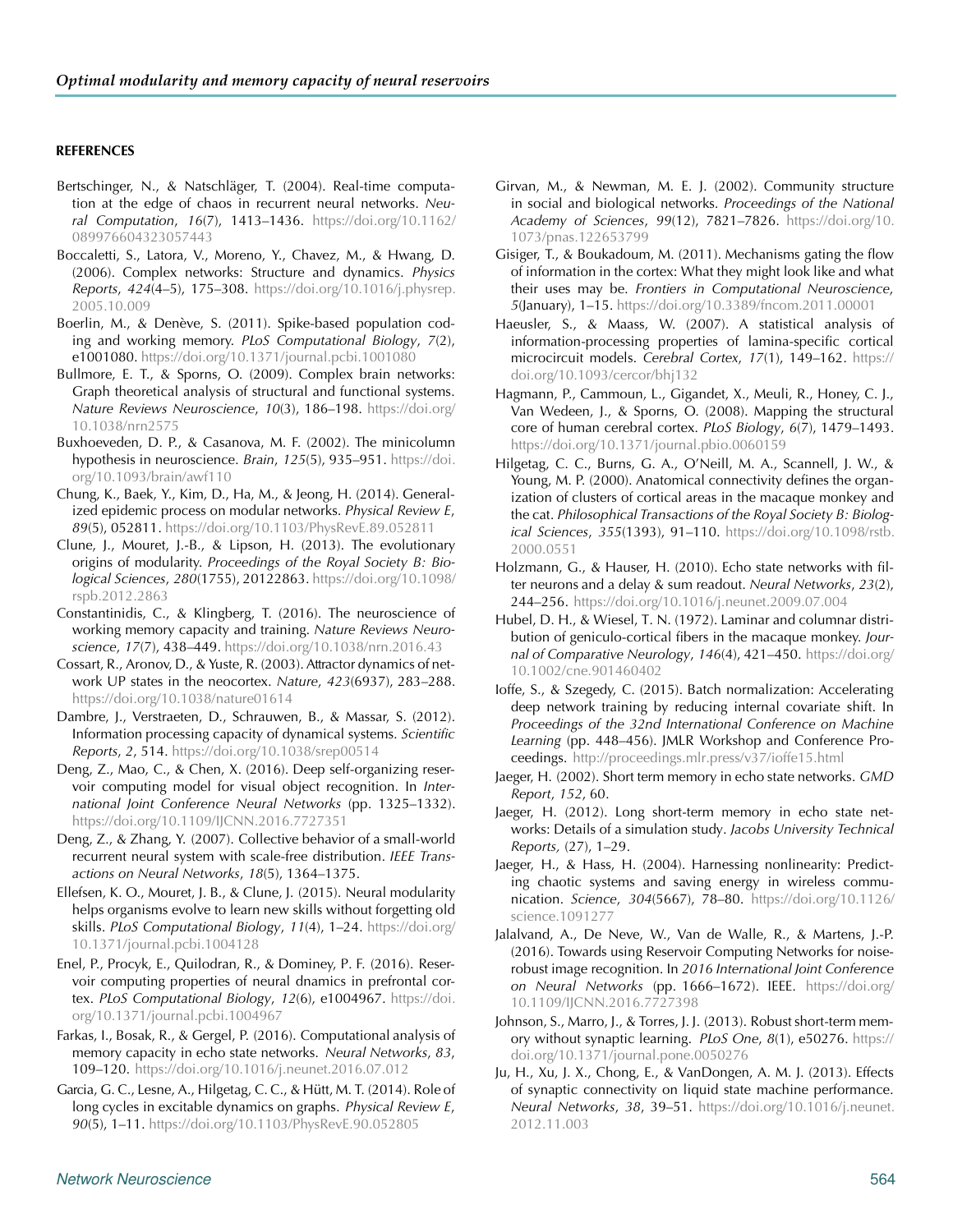- <span id="page-14-26"></span>Kaiser, M., & Hilgetag, C. C. (2004). Spatial growth of real-world networks. *Physical Review E*, *69*(3), 1–5. [https://doi.org/10.1103/](https://doi.org/10.1103/PhysRevE.69.036103) [PhysRevE.69.036103](https://doi.org/10.1103/PhysRevE.69.036103)
- <span id="page-14-4"></span>Kaiser, M., & Hilgetag, C. C. (2010). Optimal hierarchical modular topologies for producing limited sustained activation of neural networks. *Frontiers in Neuroinformatics*, *4*(May), 8. [https://doi.](https://doi.org/10.3389/fninf.2010.00008) [org/10.3389/fninf.2010.00008](https://doi.org/10.3389/fninf.2010.00008)
- <span id="page-14-25"></span>Kashtan, N., & Alon, U. (2005). Spontaneous evolution of modularity and network motifs. *Proceedings of the National Academy of Sciences*, *102*(39), 13773–13778. [https://doi.org/10.1073/pnas.](https://doi.org/10.1073/pnas.0503610102) [0503610102](https://doi.org/10.1073/pnas.0503610102)
- <span id="page-14-7"></span>Klinshov, V. V., Teramae, J.-N., Nekorkin, V. I., & Fukai, T. (2014). Dense neuron clustering explains connectivity statistics in corticalmicrocircuits. *PLoS One*, *9*(4), e94292. [https://doi.org/10.1371/](https://doi.org/10.1371/journal.pone.0094292) [journal.pone.0094292](https://doi.org/10.1371/journal.pone.0094292)
- <span id="page-14-27"></span>Lancichinetti, A., Fortunato, S., & Radicchi, F. (2008). Benchmark graphs for testing community detection algorithms. *Physical Review E*, *78*(4), 1–6. <https://doi.org/10.1103/PhysRevE.78.046110>
- <span id="page-14-0"></span>LeCun, Y., Bengio, Y., & Hinton, G. (2015). Deep learning. *Nature*, *521*(7553), 436–444. <https://doi.org/10.1038/nature14539>
- <span id="page-14-3"></span>Legenstein, R., & Maass, W. (2005). What makes a dynamical system computationally powerful? In S. Haykin, J. C. Principe, T. Sejnowski, & J. McWhirter (Eds.), *New directions in statistical signal processing: From systems to brains* (pp. 127–154). Cambridge, MA: MIT Press.
- <span id="page-14-19"></span>Leskovec, J., Chakrabarti, D., Kleinberg, J., Faloutsos, C., & Ghahramani, Z. (2010). Kronecker graphs: An approach to modeling networks. *Journal of Machine Learning Research*, *11*, 985–1042. <https://doi.org/10.1145/1756006.1756039>
- <span id="page-14-18"></span>Li, X., Zhong, L., Xue, F., & Zhang, A. (2015). A priori data-driven multi-clustered reservoir generation algorithm for echo state network. *PLoS One*, *10*(4), 1–15. [https://doi.org/10.1371/journal.](https://doi.org/10.1371/journal.pone.0120750) [pone.0120750](https://doi.org/10.1371/journal.pone.0120750)
- <span id="page-14-22"></span>Lukoševičius, M.  $(2012)$ . A practical guide to applying echo state networks. *Neural Networks: Tricks of the Trade, Reloaded*, 659–686.
- <span id="page-14-13"></span>Lukoševičius, M., & Jaeger, H. (2009). Reservoir computing approaches to recurrent neural network training. *Computer Science Review*, *3*(3), 127–149. [https://doi.org/10.1016/j.cosrev.](https://doi.org/10.1016/j.cosrev.2009.03.005) [2009.03.005](https://doi.org/10.1016/j.cosrev.2009.03.005)
- <span id="page-14-14"></span>Maass, W., Natschlager, T., & Markram, H. (2002). Real-time computing without stable states: A new framework for neural computation based on perturbations. *Neural Computation*, *14*(11), 2531–2560. <https://doi.org/10.1162/089976602760407955>
- <span id="page-14-24"></span>Meunier, D., Lambiotte, R., & Bullmore, E. T. (2010). Modular and hierarchically modular organization of brain networks. *Frontiers in Neuroscience*, *4*(DEC), 1–11. [https://doi.org/10.3389/fnins.](https://doi.org/10.3389/fnins.2010.00200) [2010.00200](https://doi.org/10.3389/fnins.2010.00200)
- <span id="page-14-8"></span>Mišic, B., Betzel, R. F., Nematzadeh, A., Goñi, J., Griffa, A., ´ Hagmann, P., . . . Sporns, O. (2015). Cooperative and competitive spreading dynamics on the human connectome. *Neuron*, *86*(6), 1518–1529. <https://doi.org/10.1016/j.neuron.2015.05.035>
- <span id="page-14-5"></span>Moretti, P., & Muñoz, M. A. (2013). Griffiths phases and the stretching of criticality in brain networks. *Nature Communications*, *4*(1), 2521. <https://doi.org/10.1038/ncomms3521>
- <span id="page-14-6"></span>Müller-Linow, M., Hilgetag, C. C., & Hütt, M.-T. (2008). Organization of excitable dynamics in hierarchical biological net-

works. *PLoS Computational Biology*, *4*(9), e1000190. [https://](https://doi.org/10.1371/journal.pcbi.1000190) [doi.org/10.1371/journal.pcbi.1000190](https://doi.org/10.1371/journal.pcbi.1000190)

- <span id="page-14-12"></span>Nematzadeh, A., Ferrara, E., Flammini, A., & Ahn, Y.-Y. (2014). Optimal network modularity for information diffusion. *Physical Review Letters*, *113*(8), 1–5. [https://doi.org/10.1103/PhysRevLett.](https://doi.org/10.1103/PhysRevLett.113.088701) [113.088701](https://doi.org/10.1103/PhysRevLett.113.088701)
- <span id="page-14-30"></span>Nematzadeh, A., Rodriguez, N., Flammini, A., & Ahn, Y.-Y. (2018). Optimal modularity in complex contagion. In S. Lehmann & Y.-Y. Ahn (Eds.), *Complex spreading phenomena in social systems* (pp. 97–107). Cham, Switzerland: Springer.
- <span id="page-14-9"></span>Newman, M. E. J. (2003). The structure and function of complex networks. *SIAM Review*, *45*(2), 167–256. [https://doi.org/10.1137/](https://doi.org/10.1137/S003614450342480) [S003614450342480](https://doi.org/10.1137/S003614450342480)
- <span id="page-14-28"></span>Newman, M. E. J. (2010). The configuration model. In *Networks: An introduction* (pp. 434–444). Oxford, United Kingdom: Oxford University Press.
- <span id="page-14-11"></span>Onnela, J.-P., Saramäki, J., Hyvönen, J., Szabó, G., Lazer, D., Kaski, K., . . . Barabási, A.-L. (2007). Structure and tie strengths in mobile communication networks. *Proceedings of the National Academy of Sciences*, *104*(18), 7332–7336. [https://doi.org/10.1073/pnas.](https://doi.org/10.1073/pnas.0610245104) [0610245104](https://doi.org/10.1073/pnas.0610245104)
- <span id="page-14-1"></span>Otmakhova, N., Duzel, E., Deutch, A. Y., & Lisman, J. (2013). The hippocampal-VTA loop: The role of novelty and motivation in controlling the entry of information into long-term memory. In G. Baldassarre & M. Mirolli (Eds.), *Intrinsically motivated learning in natural and artificial systems* (pp. 235–254). Berlin, Germany: Springer Berlin Heidelberg.
- <span id="page-14-16"></span>Pascanu, R., & Jaeger, H. (2011). A neurodynamical model for working memory. *Neural Networks*, *24*(2), 199–207. [https://doi.org/](https://doi.org/10.1016/j.neunet.2010.10.003) [10.1016/j.neunet.2010.10.003](https://doi.org/10.1016/j.neunet.2010.10.003)
- <span id="page-14-10"></span>Pastor-Satorras, R., Castellano, C., Van Mieghem, P., & Vespignani, A. (2015). Epidemic processes in complex networks. *Reviews of Modern Physics*, *87*(3), 925–979. [https://doi.org/10.1103/](https://doi.org/10.1103/RevModPhys.87.925) [RevModPhys.87.925](https://doi.org/10.1103/RevModPhys.87.925)
- <span id="page-14-20"></span>Rad, A. A., Jalili, M., & Hasler, M. (2008). Reservoir optimization in recurrent neural networks using kronecker kernels. *IEEE International Symposium on Circuits and Systems*, 868–871.
- <span id="page-14-17"></span>Rodan, A., & Tio, P. (2011). Minimum complexity echo state network.*IEEE Transactions on Neural Networks and Learning Systems*, *22*(1), 131–144. <https://doi.org/10.1109/TNN.2010.2089641>
- <span id="page-14-29"></span>Rodriguez, N. (2018). Reservoirlib, GitHub, [https://github.com/](https://github.com/Nathaniel-Rodriguez/reservoirlib) [Nathaniel-Rodriguez/reservoirlib](https://github.com/Nathaniel-Rodriguez/reservoirlib)
- <span id="page-14-21"></span>Rodriguez, N., Izquierdo, E., & Ahn, Y.-Y. (2019). Supporting information for "Optimal modularity and memory capacity of neural reservoirs." *Network Neuroscience*, *3*(2), 551–566. [https://doi.](https://doi.org/10.1162/netn_a_00082) [org/10.1162/netn\\_a\\_00082](https://doi.org/10.1162/netn_a_00082)
- <span id="page-14-15"></span>Rössert, C., Dean, P., & Porrill, J. (2015). At the edge of chaos: How cerebellar granular layer network dynamics can provide the basis for temporal filters. *PLoS Computational Biology*, *11*(10), 1–28. <https://doi.org/10.1371/journal.pcbi.1004515>
- <span id="page-14-2"></span>Schmidhuber, J. (2015). Deep learning in neural networks: An overview. *Neural Networks*, *61*, 85–117. [https://doi.org/10.1016/](https://doi.org/10.1016/j.neunet.2014.09.003) [j.neunet.2014.09.003](https://doi.org/10.1016/j.neunet.2014.09.003)
- <span id="page-14-23"></span>Schrauwen, B., Buesing, L., & Legenstein, R. (2009). On computational power and the order-chaos phase transition in reservoir computing. *Advances in Neural Information Processing Systems*, *21*, 1425–1432.